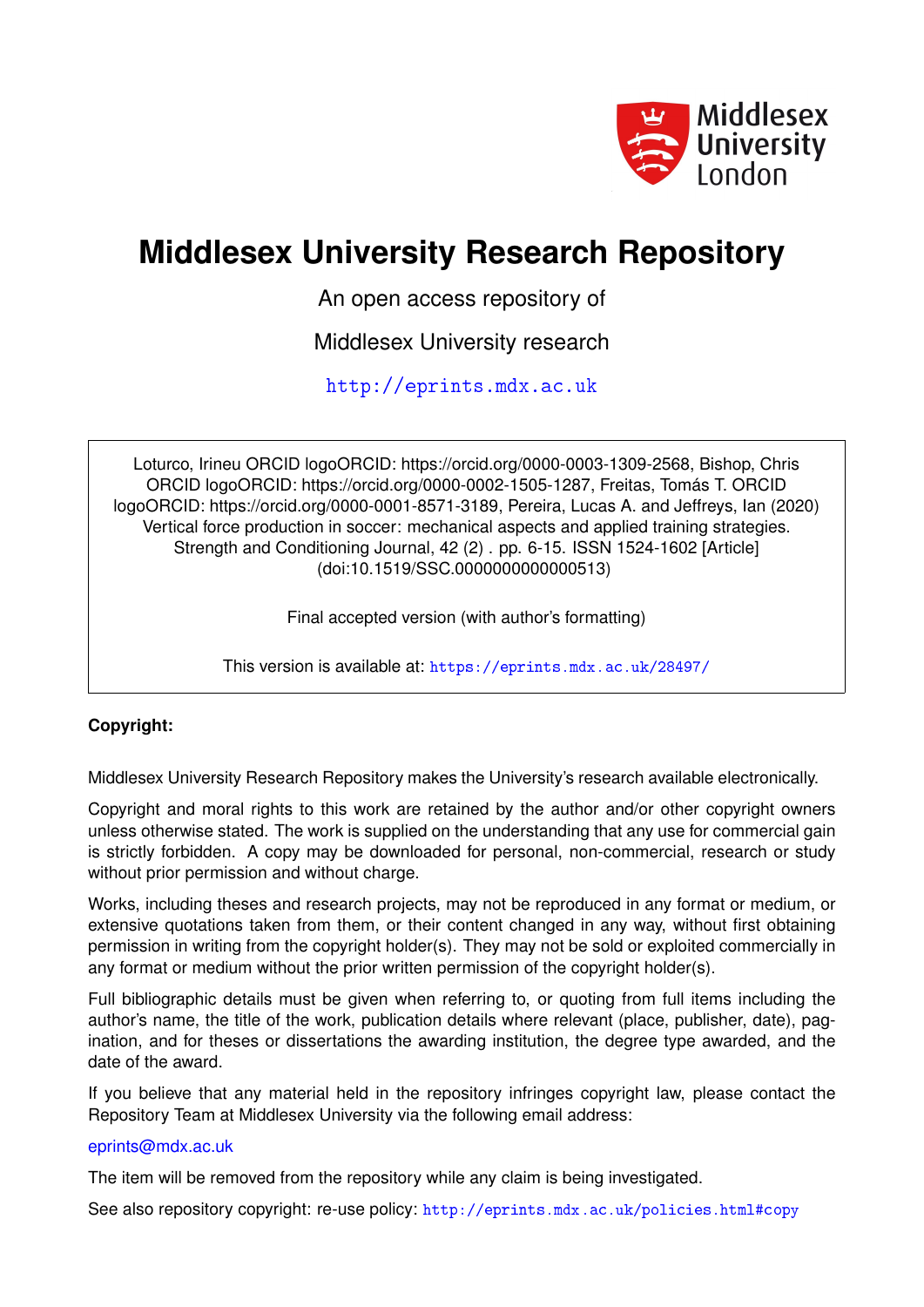**Vertical force production in soccer: mechanical aspects and applied training strategies**

#### **Abstract**

 Vertical force production (VFP) is widely recognized as a critical determinant of performance in a series of soccer-specific activities, such as sprinting, jumping, and changing direction. Therefore, practitioners are constantly seeking better and more effective strategies to improve VFP in professional soccer players. This article analyzes the mechanical aspects associated with the actual role played by VFP in elite soccer, and also examines and highlights the training considerations related to its appropriate and effective development during modern soccer seasons.

#### **Introduction**

 In elite soccer, the capability to generate force in the vertical direction has been associated with successful performance in numerous match tasks, such as vertical jumps, maximum sprints, and change-of-direction (COD) maneuvers [\(45,](#page-19-0) [71,](#page-22-0) [87\)](#page-24-0). Superior performance in explosive tasks such as vertical jumps and sprints is achieved by applying great amounts of force into the ground, in order to quickly accelerate the body and achieve higher velocities in the initial phases of the movement [\(51,](#page-20-0) [52\)](#page-20-1). The VFP is especially important when it is considered that these actions typically occur during decisive game situations (e.g., a short sprint when scoring a goal) [\(27,](#page-16-0) [28,](#page-17-0) [76\)](#page-23-0). Wisloff et al. [\(87\)](#page-24-0) indicated that professional soccer players with superior levels of strength in the half squat exercise could sprint faster (in 10 and 30 m sprints and in the 10 m shuttle run test) and jump higher than their weaker counterparts. Accordingly, several investigations have shown that, independently of the training sequence or methodological approach used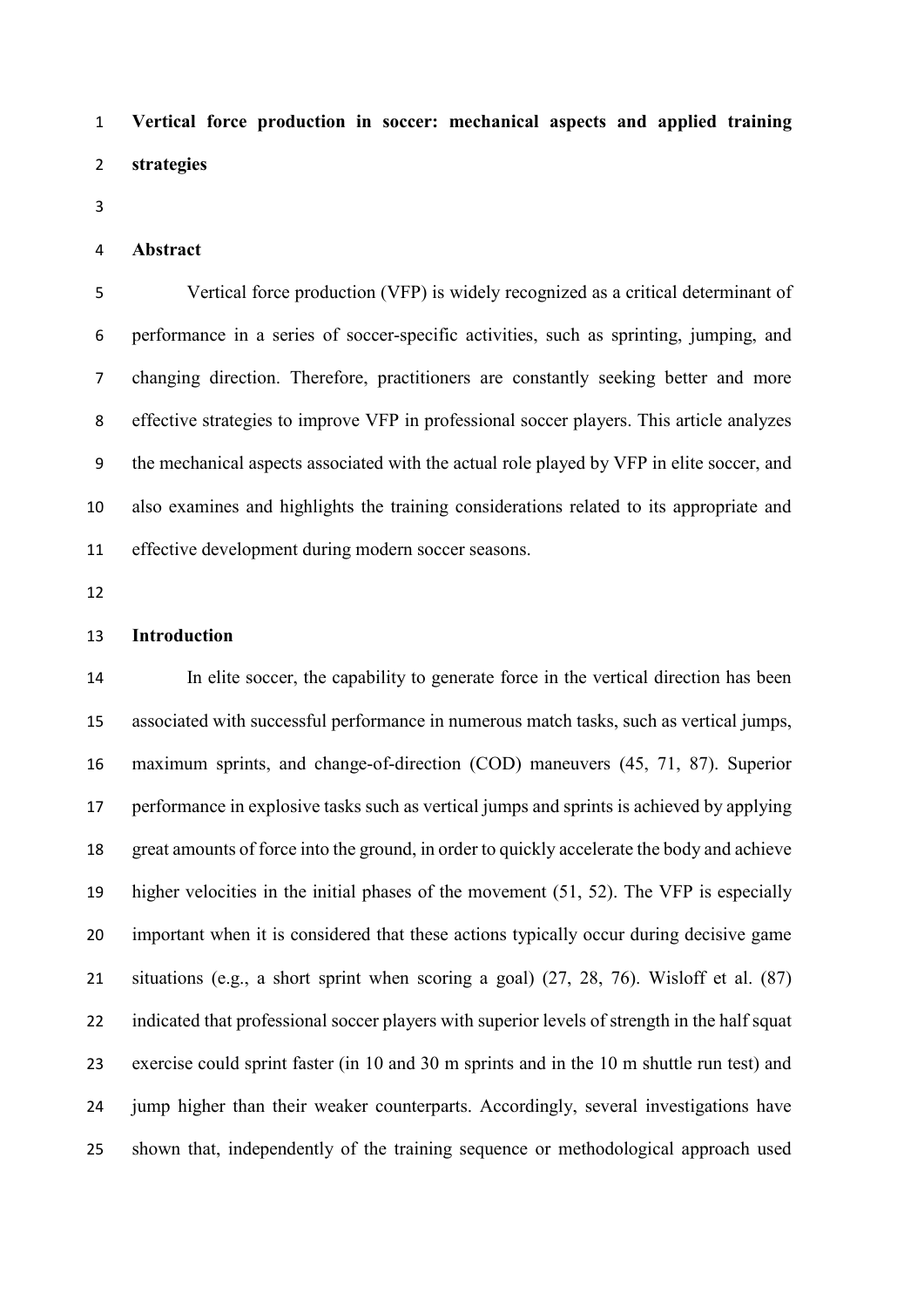during the interventions, increases in VFP are normally accompanied by significant increases in the physical performance of soccer players [\(7,](#page-14-0) [14,](#page-15-0) [47,](#page-19-1) [54,](#page-20-2) [55\)](#page-20-3). As a result, practitioners are constantly seeking more accurate and applied information regarding the actual role played by VFP in elite soccer, as well as the most effective strategies to enhance this ability throughout the competitive season. One logical way to better understand how player performance can be affected by higher or lower levels of VFP is by examining in detail its possible associations with some soccer-specific motor-skills, such as jump and speed-qualities. In this context, this article discusses the importance of VFP in soccer and presents some considerations about the effects of different training elements (e.g., exercise type and loading intensity) on the physical performance of elite soccer players.

#### **Literature Search**

 Coaches are encouraged to take an evidence-based approach in choosing the most appropriate training interventions and part of this involves an analysis of experimental studies that have investigated the development of VFP and its effect on the physical performance of soccer players. To facilitate this, a PubMed search was carried out using the following keywords: "soccer" or "football" or "team-sports" or "team sports" and "strength training" or "power training" or "resistance training" or "jump training" or "explosive training" or "optimum power load" or "optimal power load" and "vertical force" or "vertical force production" or "vertical force performance" or "vertical jump" or "squat jump" or "countermovement jump" or "sprint" or "sprinting" or "sprinting speed" or "sprint velocity" or "velocity" or "sprint time" or "change of direction" or "change-of-direction" or "COD" or "COD time" or "COD velocity" or "COD speed" or "jump squat" or "half-squat" or "half squat", published until 2018. This search resulted in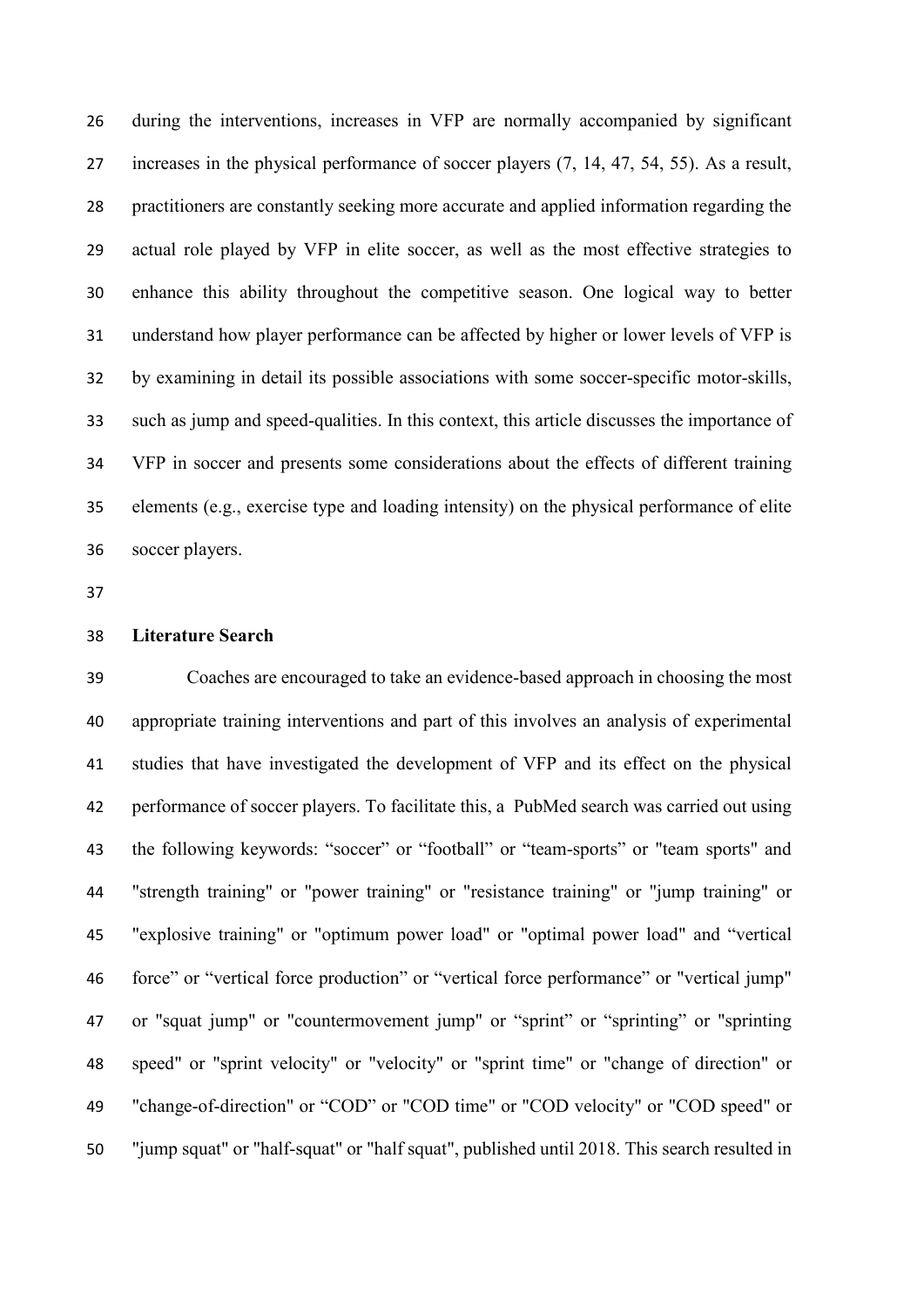22 studies, which are discussed throughout the article and which allowed an analysis to determine the potential of different training strategies to increase vertical jumping ability,

linear speed, and COD speed in elite soccer players (**Table 1**).

# **The close relationship between VFP and vertical jump performance**

 Throughout official soccer matches, vertical jumps are generally executed during vigorous offensive or defensive maneuvers, to score or prevent goals [\(27,](#page-16-0) [60\)](#page-21-0). Although 58 the number of jumps during a match may be relatively low  $\left(\sim 10 \text{ jumps}\right)$  [\(60\)](#page-21-0), this action accounts for 22% and 11% of goal situations for scoring and assisting players; respectively [\(27\)](#page-16-0), confirming its importance to soccer performance. Despite the multifaceted nature [\(64\)](#page-21-1) of jumping tasks, there is little doubt that VFP plays a key role in vertical jump performance. Indeed, a previous study [\(42\)](#page-18-0) showed that the ability to produce higher peak and instantaneous forces (i.e., forces at 50, 90, and 250 ms) during an isometric mid-thigh clean pull is closely related to vertical jump height and to smaller differences between "weighted (with a 20 kg barbell) and unweighted (without overload) jump heights" in collegiate athletes (including soccer players). In the same way, Requena et al. [\(71\)](#page-22-0) reported significant correlations between half squat one-repetition maximum (1RM) measures and unloaded squat and countermovement jumps in soccer players from the Estonian Soccer First Division. Accordingly, Loturco et al. [\(53\)](#page-20-4) observed that two different vertically-oriented 6-week training schemes comprised of squats and loaded jump squats (i.e., traditional periodization regime) or solely loaded jump squats (i.e., optimum training load regime) were equally effective in simultaneously increasing the maximum squat strength and countermovement jump height of professional soccer players. From these data, it is possible to deduce that soccer players able to apply greater amounts of force in and through vertically-directed exercises [\(43,](#page-18-1) [51,](#page-20-0) [89\)](#page-25-0) (e.g., squat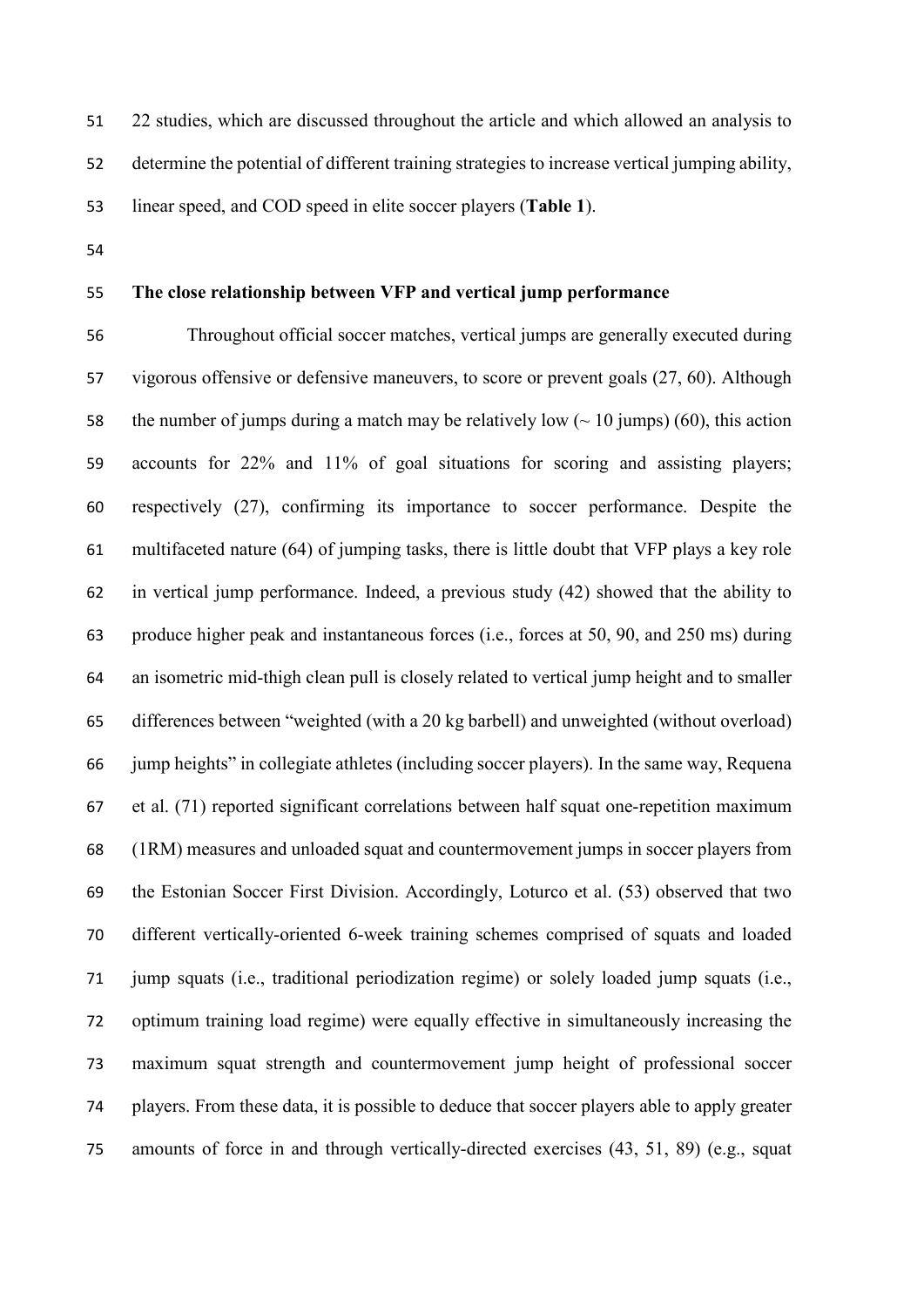variations and loaded vertical jumps) are potentially able to perform better in different vertical jump tests, under loaded or unloaded conditions. For some authors, these strong relationships may be explained by the mechanical similarities and resemblances in movement patterns between squat-based movements and vertical jumps [\(42,](#page-18-0) [71,](#page-22-0) [72\)](#page-22-1). Interestingly, these close correlations and positive effects of VFP on player performance have also been observed for other relevant soccer-specific physical capacities such as maximum sprinting speed [\(43,](#page-18-1) [45,](#page-19-0) [70,](#page-22-2) [87\)](#page-24-0).

## **Sprinting speed and VFP**

 In a classic study regarding sprinting mechanics, Weyand et al. [\(85\)](#page-24-1) stated that runners reach faster speeds, not by repositioning their legs more rapidly in the air, but by applying greater vertical support forces against the ground. These authors concluded that, at any speed, applying greater forces in "opposition to gravity" will increase the vertical velocity at takeoff, reducing the foot ground contact times, and subsequently increasing the flight time and step length [\(85\)](#page-24-1). Similarly, Nilsson and Thorstensson [\(65\)](#page-22-3) reported that the transition from lower to higher velocities results in shorter support phases, with concomitant and progressive increases in vertical peak forces. As a consequence, it could be expected that improvements in VFP of soccer players will promote corresponding 94 improvements in their ability to sprint over longer distances (e.g.,  $> 20$  m). In fact, it has already been shown that a vertically-oriented plyometric training program able to increase vertical jump height and peak force is equally able to increase both 20 m speed and 10- 20 m acceleration in high-level U-20 soccer players [\(52\)](#page-20-1). However, these data should be interpreted with some caution, as: 1) in elite soccer, the majority of high-intensity running actions are performed over distances shorter than 10 m [\(3,](#page-13-0) [9,](#page-14-1) [22\)](#page-16-1); and (2) there is a growing body of literature indicating that the ability to orient the resultant force vector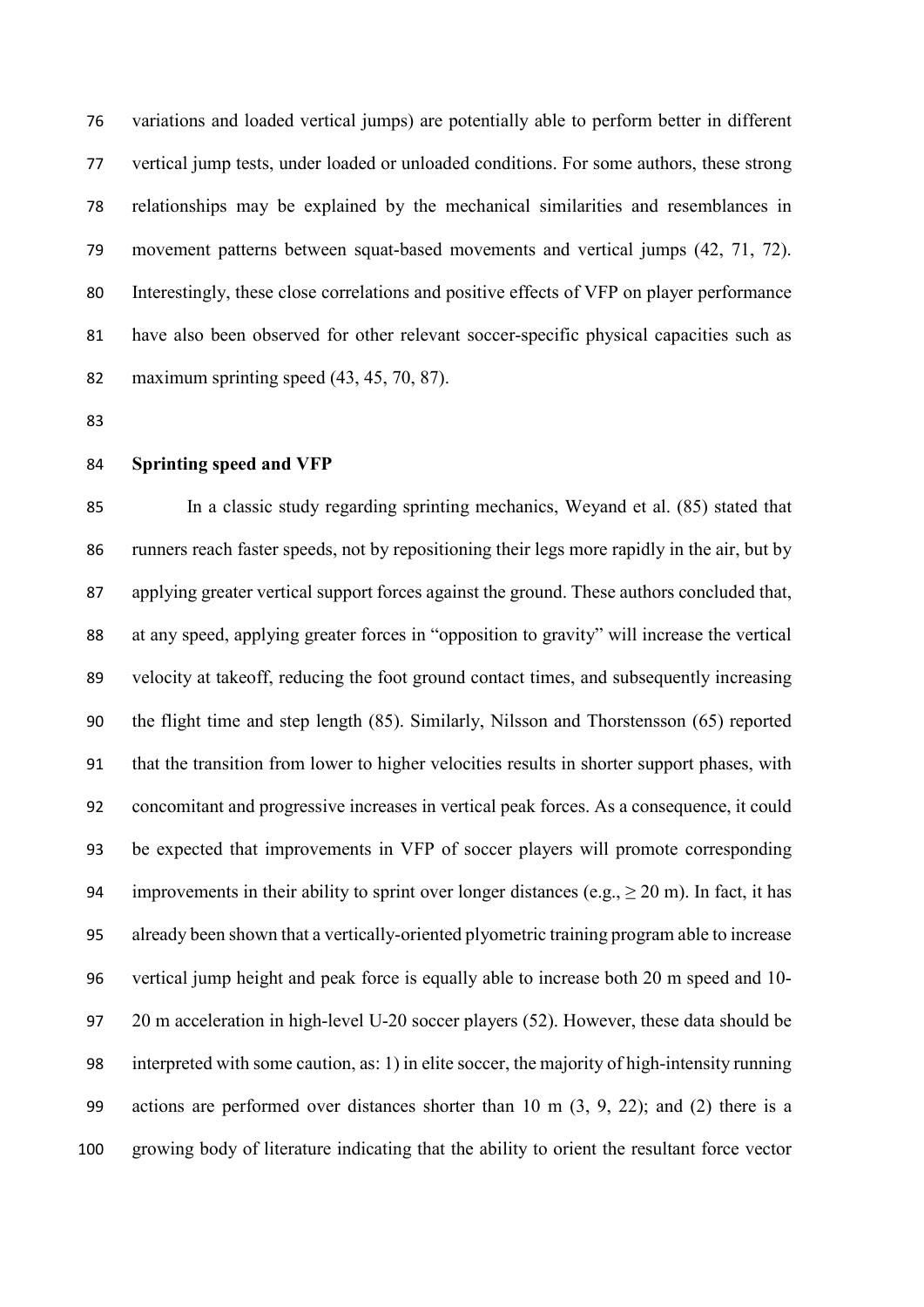horizontally while accelerating is a key determinant of sprint performance [\(12,](#page-14-2) [57,](#page-21-2) [58\)](#page-21-3). Nonetheless, a recent study by Colyer et al. [\(16\)](#page-15-1) examined some aspects of ground reaction force waveforms collected in maximal-effort sprints, establishing the specific mechanisms which allowed sprinters to continue accelerating beyond the soccer players' velocity plateau. According to previous results [\(57,](#page-21-2) [58\)](#page-21-3), the "faster individuals" (i.e., sprinters; compared to soccer players) displayed a more horizontally-oriented force vector during the late braking phase, early propulsive phase, and the latter portions of the propulsive phase. Importantly, the authors also observed that, as athletes approached their velocity plateau and the ground reaction force vector becomes more vertical, the vertical component of force gradually acted as a critical performance indicator of maximum velocity [\(57,](#page-21-2) [58\)](#page-21-3). Thus, the limits in the maximum velocities reached by soccer players might be related to (among other things) their "lower capacity" to generate the vertical impulse required to produce adequate (i.e., longer) flight times across the entire acceleration phase [\(15,](#page-15-2) [16\)](#page-15-1). Together, these findings may have important implications for practice and research. Although elite soccer players predominantly sprint over short distances and rarely run close to their top-speeds [\(3,](#page-13-0) [9\)](#page-14-1), improvements in maximum running velocity (through the appropriate development of VFP) could considerably increase their "speed reserve" [\(84\)](#page-24-2), reducing the relative chronic workload [\(59\)](#page-21-4) and, hence, the associated risk of injury. In addition, these positive effects seem to also be translated to more complex and mixed physical qualities, such as the COD ability [\(66,](#page-22-4) [79\)](#page-23-1).

**VFP: possible influences on COD performance**

 COD ability, defined as the set of skills necessary to change movement direction or velocity [\(66\)](#page-22-4), is considered a key determinant action in modern soccer [\(5,](#page-14-3) [27\)](#page-16-0). Even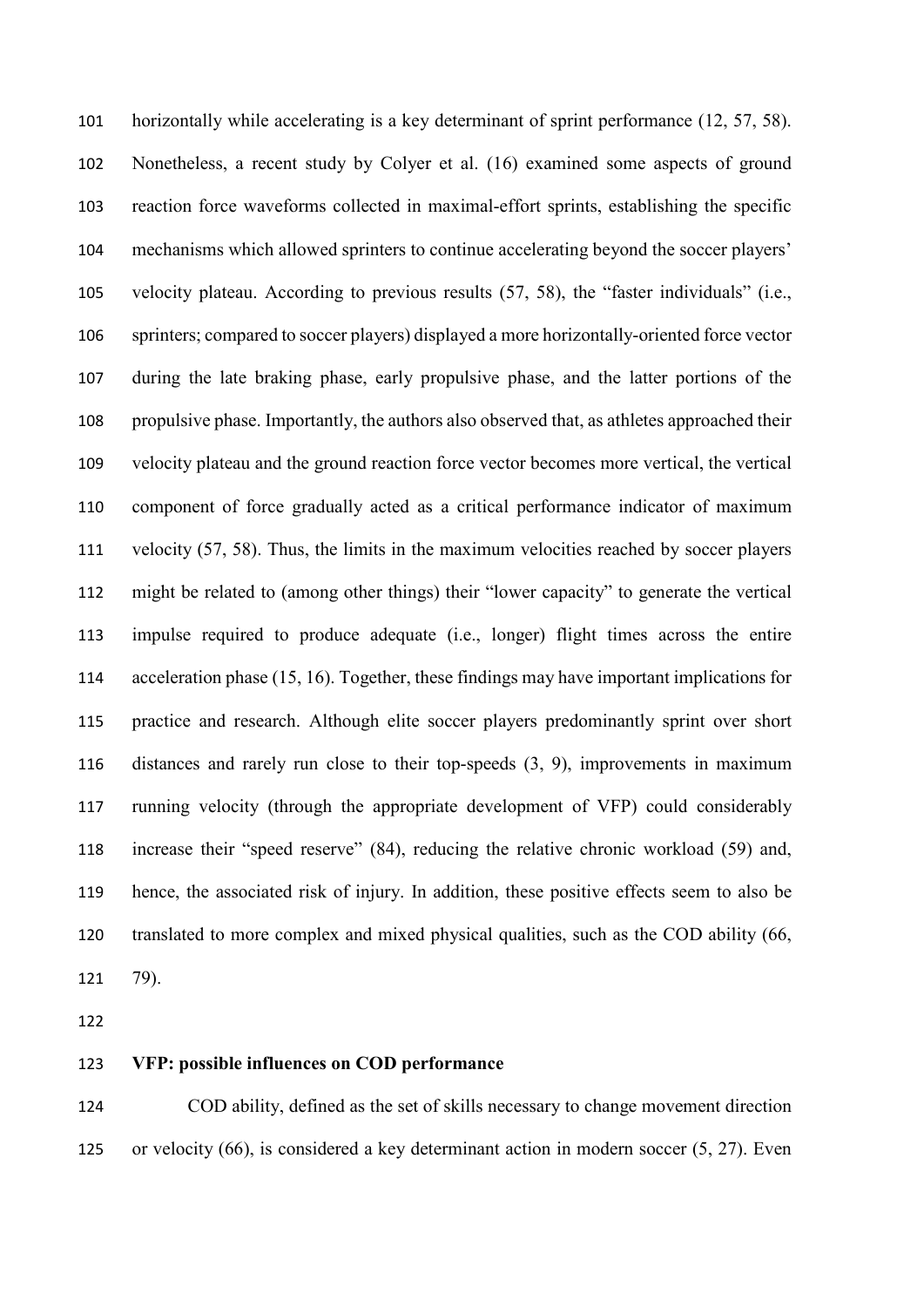though during games COD mainly occurs in response to an external stimulus (e.g., ball movements, opponents and team-mates actions, changing game situations, etc.) [\(8,](#page-14-4) [36-](#page-18-2) [38,](#page-18-2) [88\)](#page-24-3), planned COD maneuvers provide the physiological and mechanical basis that underpin the ability to perform successive accelerations and decelerations in different directions and movement planes [\(66\)](#page-22-4). Therefore, understanding and, subsequently, developing the physical qualities more associated with superior COD performances are of utmost importance for practitioners. Sheppard and Young [\(79\)](#page-23-1) suggested that technique, straight speed, anthropometric characteristics, and leg muscle qualities (e.g., reactive and concentric strength) are sub-components of COD speed. Hence, it can be argued that the athlete's strength level and, consequently, VFP may have a possible influence on COD performance. Despite correlational research indicating a limited association between conventional maximum dynamic strength measurements (i.e., squat 1RM test) and COD ability [\(11\)](#page-14-5), different longitudinal studies using vertically-oriented exercises (e.g., squat-based movements) have shown that enhancements in the VFP of soccer players may also result in positive adaptations in their COD performance [\(6,](#page-14-6) [21,](#page-16-2) [40,](#page-18-3) [80\)](#page-23-2). Illustrating this idea, a study by Keiner et al. [\(40\)](#page-18-3) concluded that an 8-week in- season periodized strength training program, incorporating the front and back squat exercises, resulted in increases in both maximum dynamic strength and COD speed in young soccer players, which was not observed in the control group that executed regular soccer training alone. Nevertheless, COD ability is a multifaceted phenomenon and, as such, factors other than strength could explain the increases in COD speed in soccer players [\(36-38,](#page-18-2) [49,](#page-19-2) [80\)](#page-23-2). Irrespective of this, it is undeniable that for an athlete to effectively change direction, vertical and horizontal ground reaction forces of high magnitude must be applied to rapidly decelerate and re-accelerate the body [\(17,](#page-15-3) [24,](#page-16-3) [35,](#page-18-4) [77\)](#page-23-3). This importance will depend on the mechanical characteristics of each specific COD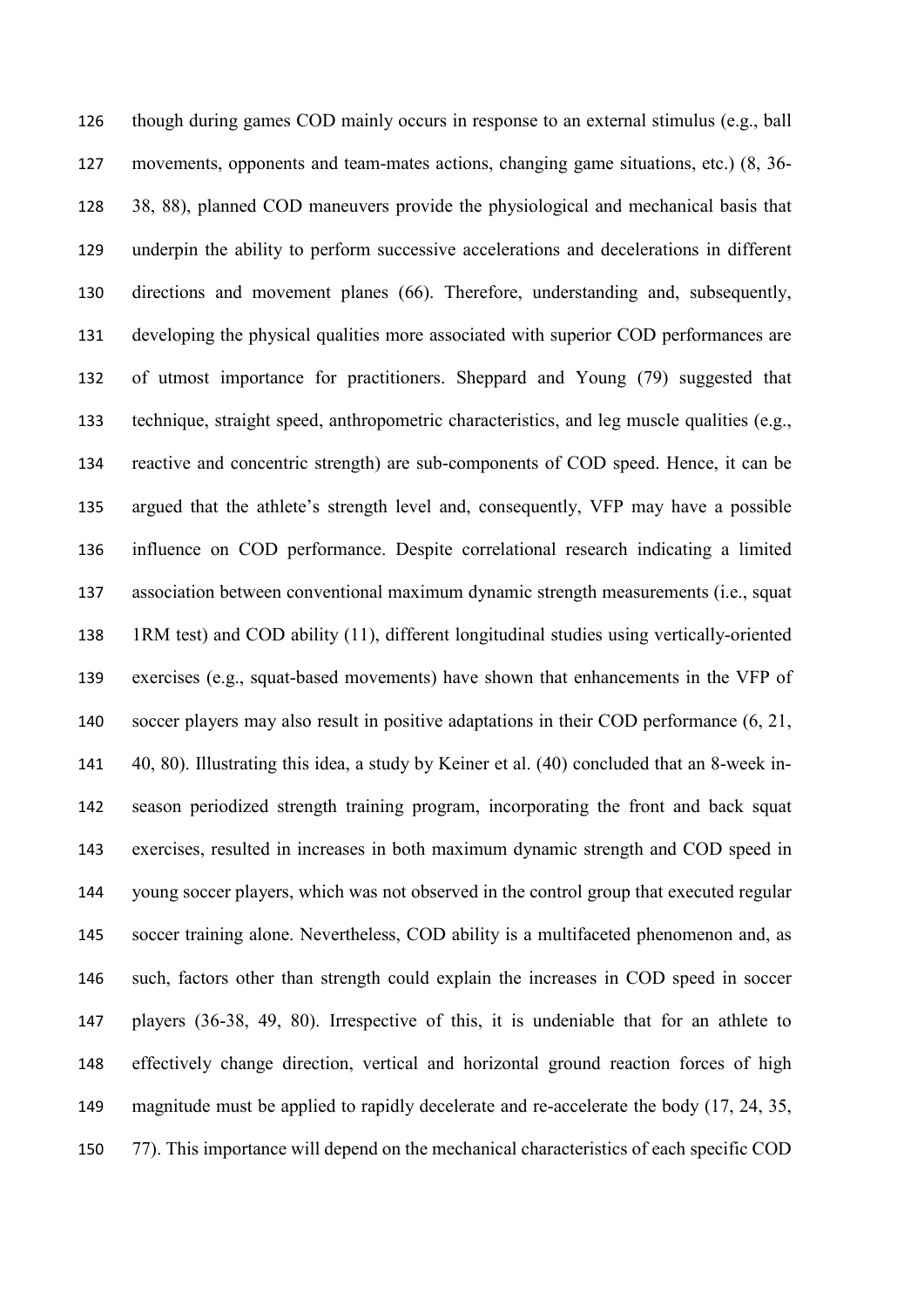151 maneuver. For example, in less aggressive directional changes (i.e., with angles  $\leq 45^{\circ}$ ), deceleration is limited, and velocity maintenance is key [\(23,](#page-16-4) [35\)](#page-18-4). In these situations, VFP seems to be a critical determinant of successful performances [\(77\)](#page-23-3). In contrast, when 154 sharper COD actions (e.g., 90° or 180° cuts) are executed, greater braking forces and more intense decelerations and re-accelerations are required [\(23,](#page-16-4) [31,](#page-17-1) [35\)](#page-18-4). In this case, VFP may have a less prominent impact, especially when compared with the role played by the horizontally-oriented (braking and propulsive) forces [\(23,](#page-16-4) [24,](#page-16-3) [35\)](#page-18-4). One final aspect to consider is that, for a given athlete, during every COD maneuver, a higher approach velocity will necessarily result in a greater sprint momentum (i.e., the product of body mass and running velocity) [\(2\)](#page-13-1). Thus, increased loading on the knee joints [\(23,](#page-16-4) [61\)](#page-21-5) and a resultant adjustment in body position during the directional change can be expected in faster and more powerful players. In this regard, lowering the center of mass (CoM) has been identified as a strategy related to superior COD techniques [\(66\)](#page-22-4), which, from a mechanical standpoint, appears to be beneficial. A lower CoM may help an athlete with a greater momentum overcome the higher inertia naturally associated with the movement. Notably, if the propulsive phase of a COD maneuver starts from a more flexed position, the VFP is crucial to return the body to a more upright and sprint available posture. Finally, given that for COD maneuvers with similar movement patterns (e.g., more flexed angles) greater vertical ground reaction forces are related to faster completion times [\(77\)](#page-23-3), practitioners might consider training strategies focused on enhancing the VFP of soccer players to also elicit positive adaptations in COD kinetic and kinematic variables.

#### **Using different training loads to improve VFP**

 The load used to develop VFP appears to play a key role in determining the direction and magnitude of the neuromuscular adaptations provided by a given resistance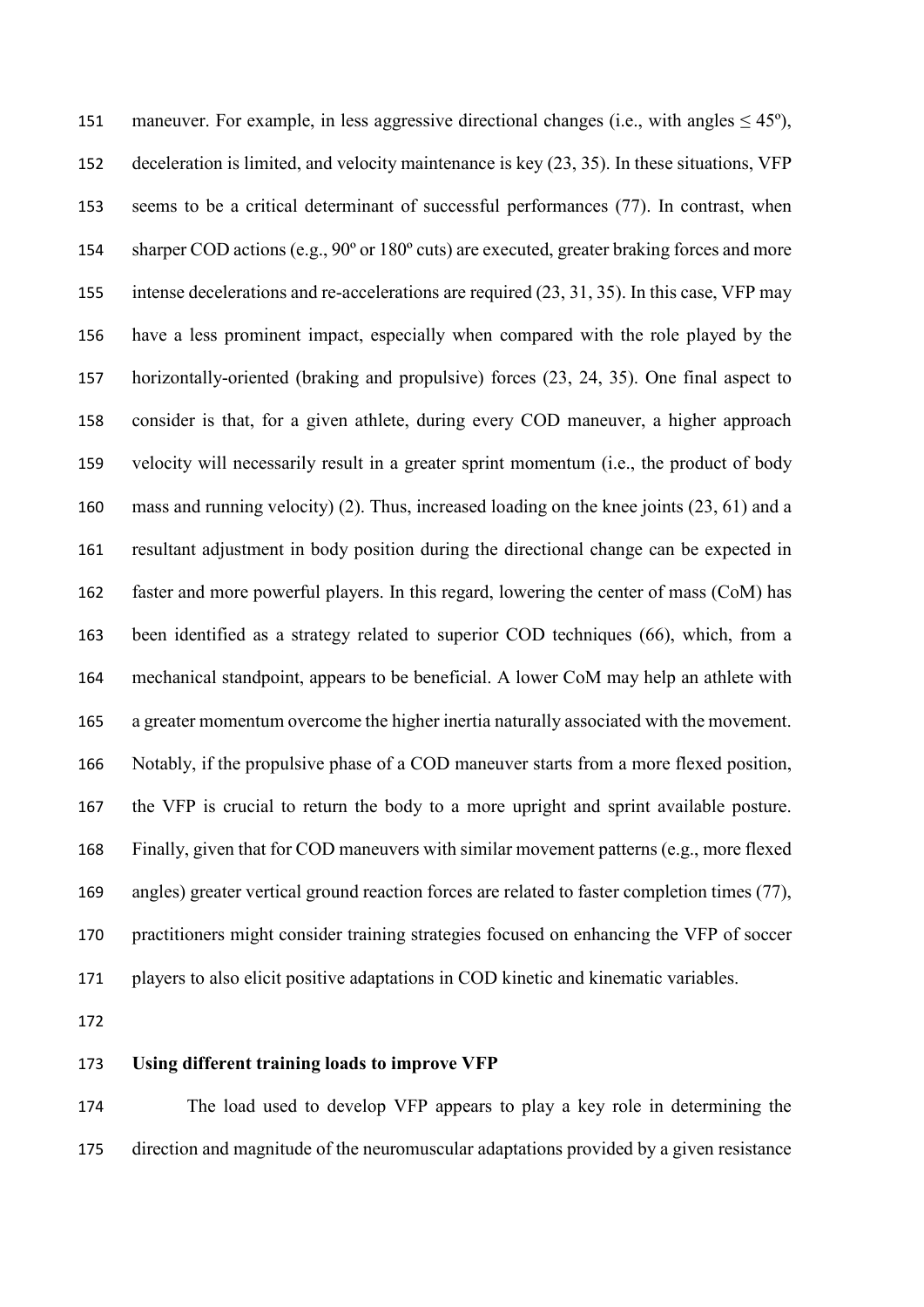training program. In this regard, an 8-week study by McBride et al. [\(56\)](#page-20-5) compared the effects of light- versus heavy-load jump squats (30 and 80% of half squat 1RM, respectively) on the development of strength, power, and speed capabilities of male athletic subjects, revealing contrasting responses between the two training schemes. For example, although both loads were equally effective at improving maximum squat strength, the "heavy-load group" presented significant decreases in short sprint performance (i.e., 5 m) [\(56\)](#page-20-5), which in elite soccer can be considered a very problematic issue. Wilson et al. [\(86\)](#page-24-4) observed that a substantial increase of 21% in squat strength (achieved after an 8-week squat training program comprising 4-6 sets of 6-10 "maximal effort repetitions") is necessary to produce a slight improvement of 2.2% in speed ability in exercise science students. Accordingly, in a recent review of the effects of strength training on highly trained soccer players, Silva et al. [\(80\)](#page-23-2) reported that on average, these athletes need to increase their 1RM squat by 23.5% to achieve improvement of around 2% in sprint performance, from 10 to 40 m. Of note, the vast majority of studies analyzed 190 in this specific section of the review used a range of loads  $\geq 80\%$  1RM for the squat-based exercises during the whole (or for the most part of the) intervention period. Thus, it is highly probable that the "reduced levels" of transference from VFP to maximum sprint running are not only related to the vertical force orientation *per se*, but also, to the heavy range of loads typically used to develop this capacity. Nonetheless, this is a very conflicting theory, as previous research indicated that the intention to move a given resistance quickly is more relevant than the actual movement velocity to promote specific velocity adaptations in the neuromuscular system [\(4,](#page-13-2) [39\)](#page-18-5). Even so, there is a compelling body of evidence suggesting that light to moderate loading ranges (i.e., 30% to 60% 1RM) 199 and the "optimum power loads" (which typically occur between  $\sim$  45 and 65% 1RM and can be easily determined by the barbell velocity) [\(30,](#page-17-2) [48,](#page-19-3) [53,](#page-20-4) [54,](#page-20-2) [62\)](#page-21-6) may be more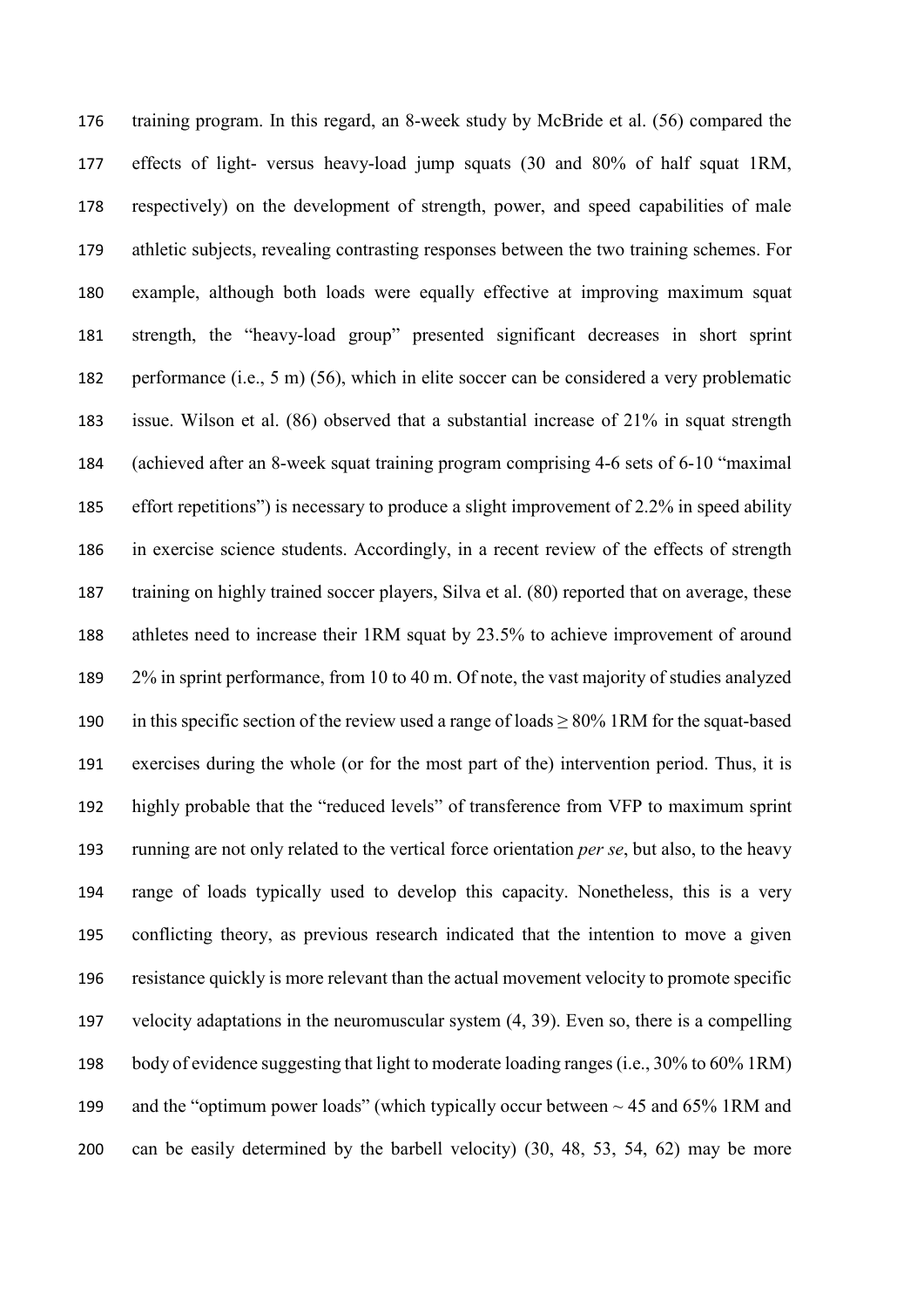201 appropriate than heavier loads (i.e.,  $\geq 80\%$  1RM) to increase VFP and promote the transference of the VFP to sprinting ability in soccer players [\(25,](#page-16-5) [30,](#page-17-2) [50,](#page-20-6) [51,](#page-20-0) [69\)](#page-22-5). Importantly, these improvements seem to occur at both ends of the force-velocity curve (i.e., low-load/high-velocity portion and high-load/low-velocity portion), without compromising (and even enhancing) the speed-related qualities of these athletes [\(53\)](#page-20-4). Indeed, several studies have already reported meaningful increases in linear sprint speed and COD speed of elite soccer players after training interventions performed under light and optimum loading conditions [\(13,](#page-15-4) [20,](#page-15-5) [44,](#page-19-4) [46,](#page-19-5) [47,](#page-19-1) [50,](#page-20-6) [54,](#page-20-2) [67,](#page-22-6) [68,](#page-22-7) [73\)](#page-23-4). In contrast, investigations using heavy loads have systematically failed to demonstrate substantial improvements in the speed and power performance of soccer players [\(10,](#page-14-7) [32-34,](#page-17-3) [41,](#page-18-6) [74,](#page-23-5) [75,](#page-23-6) [81,](#page-24-5) [83\)](#page-24-6) (**Table 1**). It is essential to note that the positive responses to light and moderate loads are only obtained when soccer players are continuously required to execute the resistance training repetitions as fast as possible, thereby producing the highest level of force for each relative load [\(30,](#page-17-2) [53\)](#page-20-4). Furthermore, light or moderate load training is generally better tolerated by professional soccer players than heavy load training, as the latter can generate a high level of fatigue, possibly impairing performance in the subsequent (and usually numerous) soccer-specific training sessions (e.g., technical and tactical training) and increasing the associated risk of injury [\(1,](#page-13-3) [25,](#page-16-5) [29,](#page-17-4) [30,](#page-17-2) [69\)](#page-22-5). That said, from a practical point of view, practitioners are strongly encouraged to regularly implement strength-power training routines using light to moderate loads during both pre- season and in-season competitive periods, to safely and effectively develop VFP in elite soccer players. The proven efficacy and good tolerability of these loading ranges allows players to perform the resistance training sessions in a more frequent and regular manner than when using traditional heavy loads, which appears to be a key factor in determining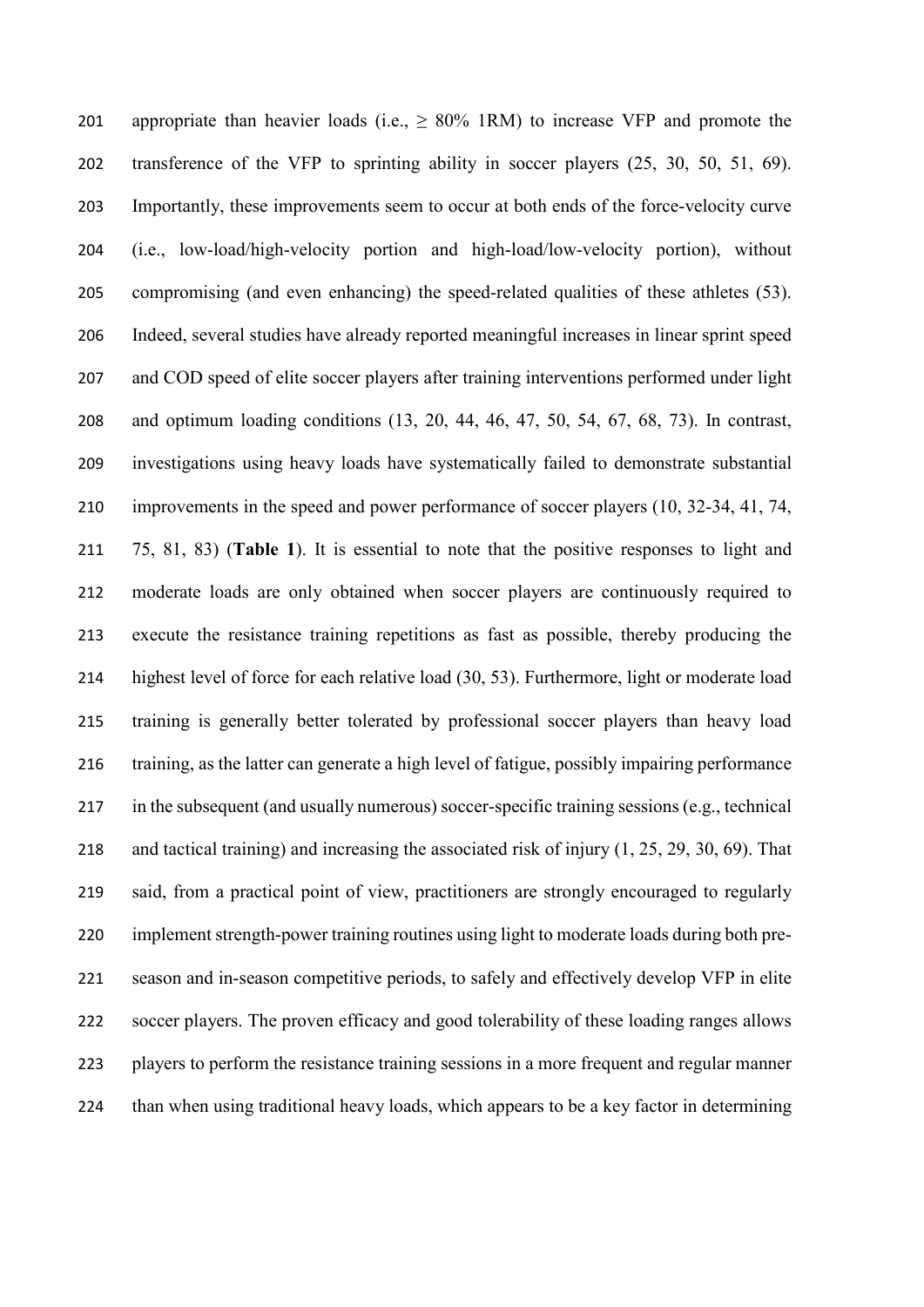the magnitude of VFP increases across different team-sports, and especially in professional soccer [\(78,](#page-23-7) [80\)](#page-23-2).

- 
- 

### **\*\*\*INSERT TABLE 1 HERE\*\*\***

# **Developing VFP through ballistic or traditional resistance exercises**

 Another critical point to consider when developing VFP in elite soccer players is the appropriate selection of the training exercises [\(43-45\)](#page-18-1). Resistance exercises may be divided into two distinct classes: ballistic and traditional (i.e., "non-ballistic") movements (**Figure 1**). Briefly, the most important difference between them is that the ballistic movements prevent any deceleration phase throughout the complete range of motion, whereas traditional exercises necessarily present a considerable period of deceleration 237 during their execution [\(18\)](#page-15-6). For many researchers, these mechanical characteristics are decisive in determining the level of transference from strength and power improvements to sport-specific performance, making the ballistic exercises potentially more useful and advantageous for preparing elite athletes from numerous sports [\(18,](#page-15-6) [19,](#page-15-7) [64\)](#page-21-1). However, a previous study revealed that both exercise modes are efficient and may have different effects on the physical performance of professional soccer players[\(51\)](#page-20-0). While the ballistic jump squat appears to be more effective at reducing acceleration decreases over very- short distances (which typically occur throughout a soccer preseason), the traditional half squat seems to be superior for increasing vertical jump performance [\(51\)](#page-20-0). However, other investigations executed with senior and youth soccer players who exclusively performed jump squats or back squats, also reported significant improvements in multiple and complementary performance measures, such as maximum dynamic and isometric strength, jump and sprint abilities, and aerobic and anaerobic parameters related to fatigue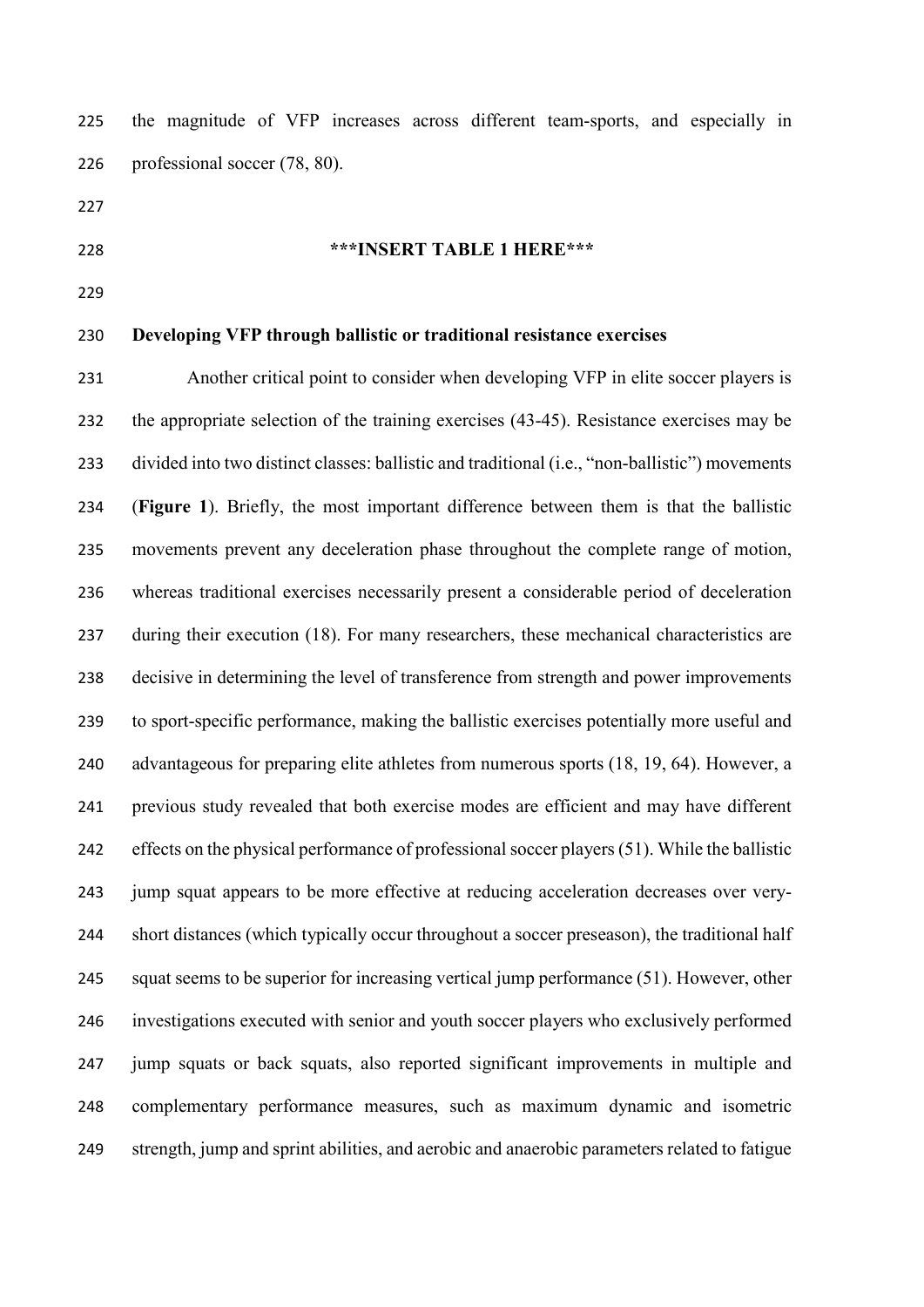[\(7,](#page-14-0) [14,](#page-15-0) [46,](#page-19-5) [50,](#page-20-6) [55\)](#page-20-3). Therefore, at least from this "mechanical perspective" (i.e., ballistic or non-ballistic), it is not possible to select, or even indicate, which exercise mode is more appropriate for enhancing VFP in elite soccer players. Considering the established effectiveness and popularity of both training strategies [\(18,](#page-15-6) [63\)](#page-21-7), coaches are recommended to use the two exercise techniques in a varied and context-specific manner, which might follow, for example, some principles of training periodization or be adapted to the players' training background. In this sense, the non-ballistic squat movements (with moderate to heavy loads or optimum power loads) could be used during the earlier phases of the athletes' preparation (e.g., soccer pre-seasons) and be gradually replaced with their ballistic variations (using light to moderate loads or optimum power loads) throughout the competitive season (**Table 2**) [\(54\)](#page-20-2). Likewise, soccer players with limited experience in resistance training may initiate the development of their VFP by using half or parallel squats during the strength foundation phase and, as their ability to execute these traditional (and easier) movements improves, they can progressively perform the explosive (ballistic) jump squats with light to moderate loads [\(53\)](#page-20-4) (**Table 3**). As mentioned above, both exercise techniques have been widely suggested as potential strategies to elicit meaningful improvements in the VFP of soccer players and can be 267 straightforwardly and safely applied to soccer training routines [\(18,](#page-15-6) [51,](#page-20-0) [63\)](#page-21-7). **\*\*\*INSERT FIGURE 1 HERE\*\*\***

- 
- **\*\*\*INSERT TABLE 2 HERE\*\*\***

**\*\*\*INSERT TABLE 3 HERE\*\*\***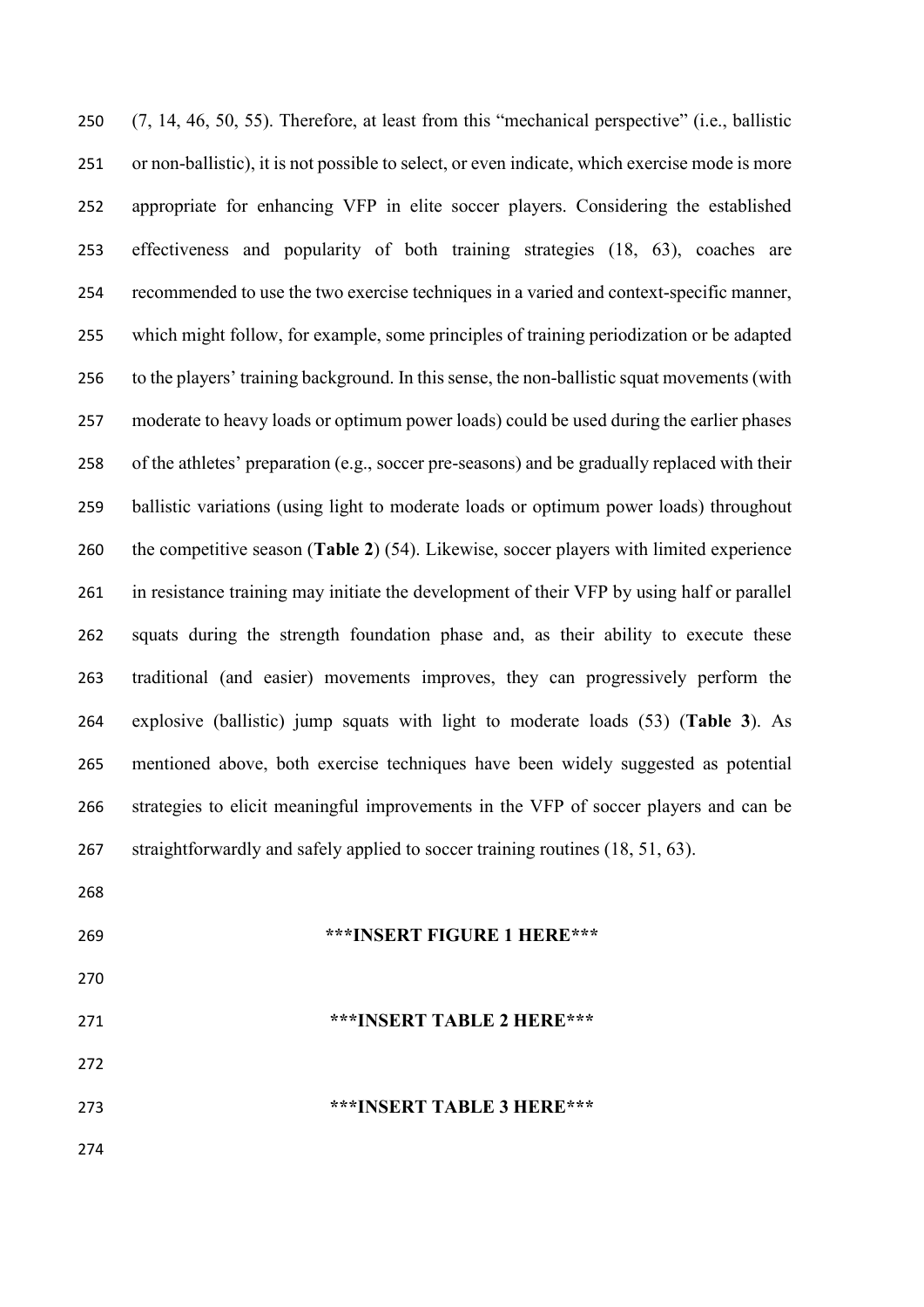# **Practical Applications**

 VFP is a critical component of physical and technical performance in soccer. Therefore, it is recommended that elite soccer players regularly perform ballistic and non- ballistic "vertically-directed exercises" in their training practices [\(43,](#page-18-1) [51,](#page-20-0) [89\)](#page-25-0). The exercise selection (e.g., traditional half squat or loaded jump squat) should be based on different factors, such as players' training background or traditional periodization principles. Due to confounding factors, including the congested fixture schedules, the inherent risks, and the (potential) problematic by-products of using heavy loads (e.g., excessive fatigue and negative effects on speed-related abilities) in professional soccer, it is suggested practitioners prioritize the use of light and moderate loading intensities in their training programs. According to the current body of literature, soccer players with superior levels of VFP should also be able to jump higher, achieve greater COD speeds, and better tolerate the chronic match and training workload by increasing their speed reserve.

## **Summary and Conclusions**

 This article provides evidence that VFP is a very important capability for soccer players, as it is directly associated with successful performance in a diverse range of specific-soccer actions (e.g., jumping, sprinting, and COD tasks) which, in their vast majority, occur during decisive match situations [\(27,](#page-16-0) [28,](#page-17-0) [82\)](#page-24-7). Factors such as exercise type (e.g., traditional or ballistic) and loading intensity (e.g., light or heavy loads) seem to be determinants for the development of optimal and suitable training strategies, which must be adapted to the real needs (e.g., match demands) [\(5,](#page-14-3) [27\)](#page-16-0) and conditions (e.g., congested fixture schedules) [\(26\)](#page-16-6) of modern soccer players. Similarly, the development of VFP must never be seen in isolation and ultimately the capacity to apply force in the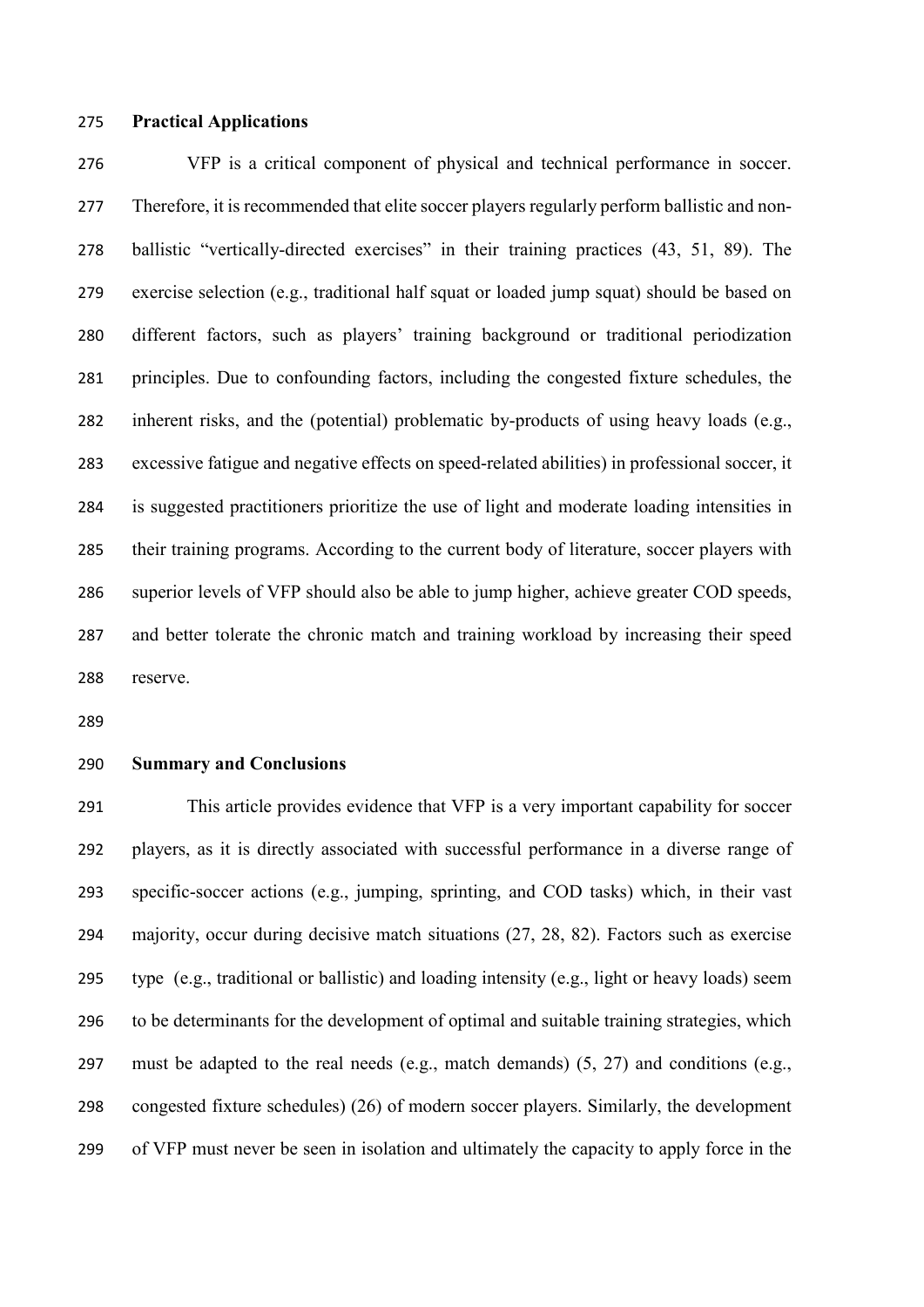context of the game must also be stressed, as this is the ultimate goal of the training program. Consequently, VFP development should be seen as part of a wider development program where technical aspects of performance, together with contextual application, are also stressed. Soccer coaches and sport scientists should be aware of this and take it into account when designing resistance training programs for professional soccer players. Future articles should also analyze the role played by VFP in injury prevention and in complementary physical fitness qualities (e.g., repeated-sprint ability) as well as examining the relationships between vertical and horizontal force production and their implications for improving speed and jump qualities.

#### **References**

- <span id="page-13-3"></span> 1. Apriantono, T, Nunome, H, Ikegami, Y, and Sano, S. The effect of muscle fatigue on instep kicking kinetics and kinematics in association football. *J Sports Sci* 24:951-960, 2006.
- <span id="page-13-1"></span> 2. Baker, DG and Newton, RU. Comparison of lower body strength, power, acceleration, speed, agility, and sprint momentum to describe and compare playing rank among professional rugby league players. *J Strength Cond Res* 22:153-158, 2008.
- <span id="page-13-0"></span> 3. Barnes, C, Archer, DT, Hogg, B, Bush, M, and Bradley, PS. The evolution of physical and technical performance parameters in the English Premier League. *Int J Sports Med* 35:1095-1100, 2014.
- <span id="page-13-2"></span> 4. Behm, DG and Sale, DG. Intended rather than actual movement velocity determines velocity-specific training response. *J Appl Physiol (1985)* 74:359-368, 1993.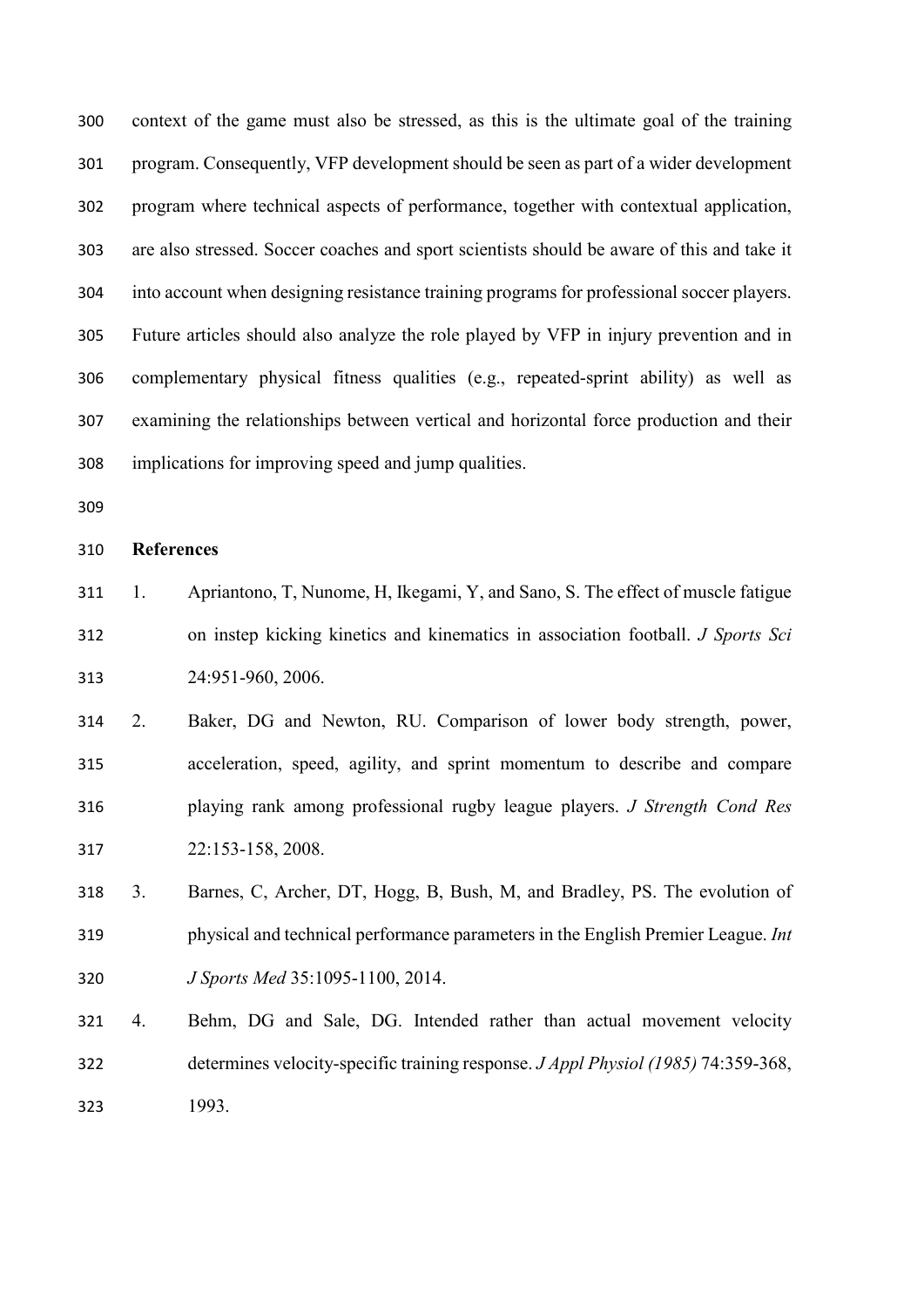- <span id="page-14-3"></span> 5. Bloomfield, J, Polman, R, and O'Donoghue, P. Physical demands of different positions in FA Premier League soccer. *J Sports Sci Med* 6:63-70, 2007.
- <span id="page-14-6"></span> 6. Bogdanis, GC, Papaspyrou, A, Souglis, A, Theos, A, Sotiropoulos, A, and Maridaki, M. Effects of hypertrophy and a maximal strength training programme on speed, force and power of soccer players. In: *Science and Football VI: The proceedings of the sixth world congress on science and football*. Reilly, T,
- Korkusuz, F, eds*.* New York: Routledge, 290-295, 2009.
- <span id="page-14-0"></span> 7. Bogdanis, GC, Papaspyrou, A, Souglis, AG, Theos, A, Sotiropoulos, A, and Maridaki, M. Effects of two different half-squat training programs on fatigue during repeated cycling sprints in soccer players. *J Strength Cond Res* 25:1849- 1856, 2011.
- <span id="page-14-4"></span> 8. Born, DP, Zinner, C, Duking, P, and Sperlich, B. Multi-Directional Sprint Training Improves Change-Of-Direction Speed and Reactive Agility in Young Highly Trained Soccer Players. *J Sports Sci Med* 15:314-319, 2016.
- <span id="page-14-1"></span> 9. Bradley, PS, Sheldon, W, Wooster, B, Olsen, P, Boanas, P, and Krustrup, P. High- intensity running in English FA Premier League soccer matches. *J Sports Sci* 27:159-168, 2009.
- <span id="page-14-7"></span> 10. Brito, J, Vasconcellos, F, Oliveira, J, Krustrup, P, and Rebelo, A. Short-term performance effects of three different low-volume strength-training programmes in college male soccer players. *J Hum Kinet* 40:121-128, 2014.
- <span id="page-14-5"></span> 11. Brughelli, M, Cronin, J, Levin, G, and Chaouachi, A. Understanding change of direction ability in sport: a review of resistance training studies. *Sports Med* 38:1045-1063, 2008.
- <span id="page-14-2"></span> 12. Buchheit, M, Samozino, P, Glynn, JA, Michael, BS, Al Haddad, H, Mendez-Villanueva, A, and Morin, JB. Mechanical determinants of acceleration and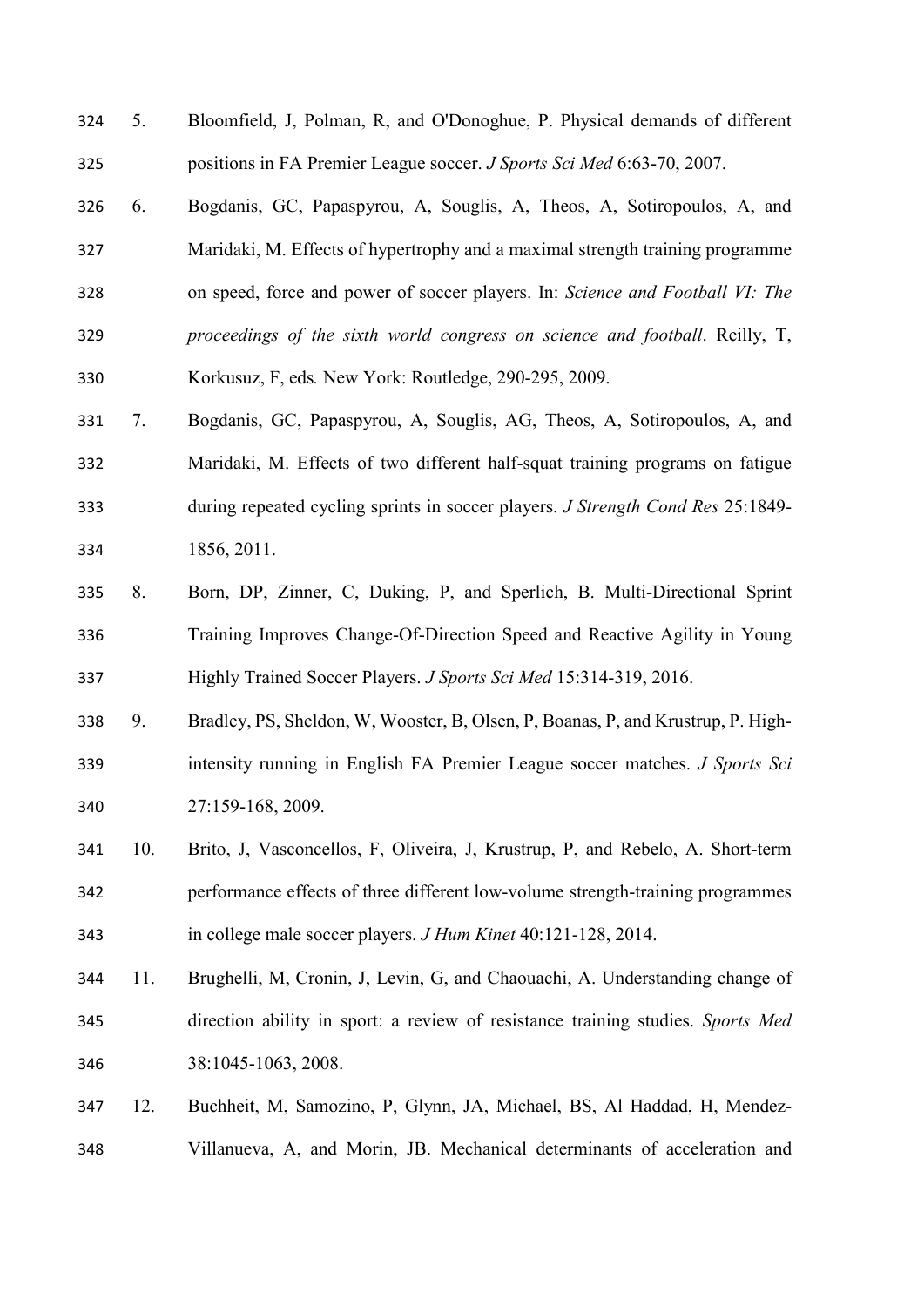maximal sprinting speed in highly trained young soccer players. *J Sports Sci* 32:1906-1913, 2014.

- <span id="page-15-4"></span> 13. Campos-Vazquez, MA, Romero-Boza, S, Toscano-Bendala, FJ, Leon-Prados, JA, Suarez-Arrones, LJ, and Gonzalez-Jurado, JA. Comparison of the effect of repeated-sprint training combined with two different methods of strength training on young soccer players. *J Strength Cond Res* 29:744-751, 2015.
- <span id="page-15-0"></span> 14. Chelly, MS, Fathloun, M, Cherif, N, Ben Amar, M, Tabka, Z, and Van Praagh, E. Effects of a back squat training program on leg power, jump, and sprint performances in junior soccer players. *J Strength Cond Res* 23:2241-2249, 2009.
- <span id="page-15-2"></span> 15. Colyer, SL, Nagahara, R, and Salo, AIT. Kinetic demands of sprinting shift across the acceleration phase: Novel analysis of entire force waveforms. *Scand J Med Sci Sports* 28:1784-1792, 2018.
- <span id="page-15-1"></span> 16. Colyer, SL, Nagahara, R, Takai, Y, and Salo, AIT. How sprinters accelerate beyond the velocity plateau of soccer players: Waveform analysis of ground reaction forces. *Scand J Med Sci Sports* 28:2527-2535, 2018.
- <span id="page-15-3"></span> 17. Condello, G, Kernozek, TW, Tessitore, A, and Foster, C. Biomechanical Analysis of a Change-of-Direction Task in Collegiate Soccer Players. *Int J Sports Physiol Perform* 11:96-101, 2016.
- <span id="page-15-6"></span> 18. Cormie, P, McGuigan, MR, and Newton, RU. Developing maximal neuromuscular power: part 2 - training considerations for improving maximal power production. *Sports Med* 41:125-146, 2011.
- <span id="page-15-7"></span> 19. Cronin, J, McNair, PJ, and Marshall, RN. Developing explosive power: a comparison of technique and training. *J Sci Med Sport* 4:59-70, 2001.
- <span id="page-15-5"></span>20. de Hoyo, M, Gonzalo-Skok, O, Sanudo, B, Carrascal, C, Plaza-Armas, JR,
- Camacho-Candil, F, and Otero-Esquina, C. Comparative Effects of In-Season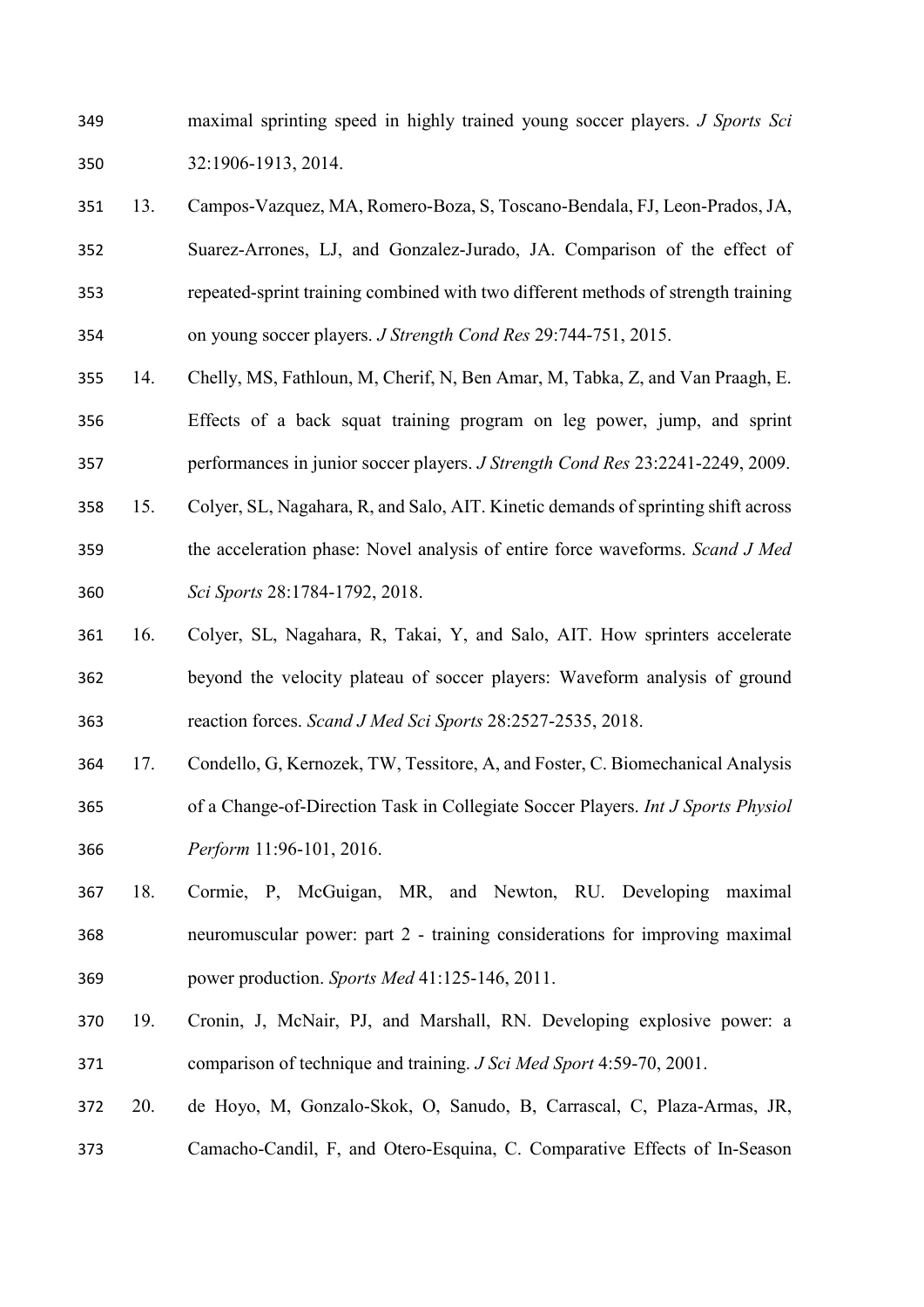- Full-Back Squat, Resisted Sprint Training, and Plyometric Training on Explosive Performance in U-19 Elite Soccer Players. *J Strength Cond Res* 30:368-377, 2016.
- <span id="page-16-2"></span>21. de Hoyo, M, Sanudo, B, Carrasco, L, Mateo-Cortes, J, Dominguez-Cobo, S,
- Fernandes, O, Del Ojo, JJ, and Gonzalo-Skok, O. Effects of 10-week eccentric overload training on kinetic parameters during change of direction in football players. *J Sports Sci* 34:1380-1387, 2016.
- <span id="page-16-1"></span> 22. Di Salvo, V, Gregson, W, Atkinson, G, Tordoff, P, and Drust, B. Analysis of high intensity activity in Premier League soccer. *Int J Sports Med* 30:205-212, 2009.
- <span id="page-16-4"></span> 23. Dos' Santos, T, Thomas, C, Comfort, P, and Jones, PA. The Effect of Angle and Velocity on Change of Direction Biomechanics: An Angle-Velocity Trade-Off. *Sports Med* 48:2235-2253, 2018.
- <span id="page-16-3"></span> 24. Dos' Santos, T, Thomas, C, Jones, PA, and Comfort, P. Mechanical Determinants of Faster Change of Direction Speed Performance in Male Athletes. *J Strength Cond Res* 31:696-705, 2017.
- <span id="page-16-5"></span> 25. Draganidis, D, Chatzinikolaou, A, Jamurtas, AZ, Carlos Barbero, J, Tsoukas, D, Theodorou, AS, Margonis, K, Michailidis, Y, Avloniti, A, Theodorou, A, Kambas, A, and Fatouros, I. The time-frame of acute resistance exercise effects on football skill performance: the impact of exercise intensity. *J Sports Sci* 31:714-722, 2013.
- <span id="page-16-6"></span> 26. Dupont, G, Nedelec, M, McCall, A, McCormack, D, Berthoin, S, and Wisloff, U. Effect of 2 soccer matches in a week on physical performance and injury rate. *Am J Sports Med* 38:1752-1758, 2010.
- <span id="page-16-0"></span> 27. Faude, O, Koch, T, and Meyer, T. Straight sprinting is the most frequent action in goal situations in professional football. *J Sports Sci* 30:625-631, 2012.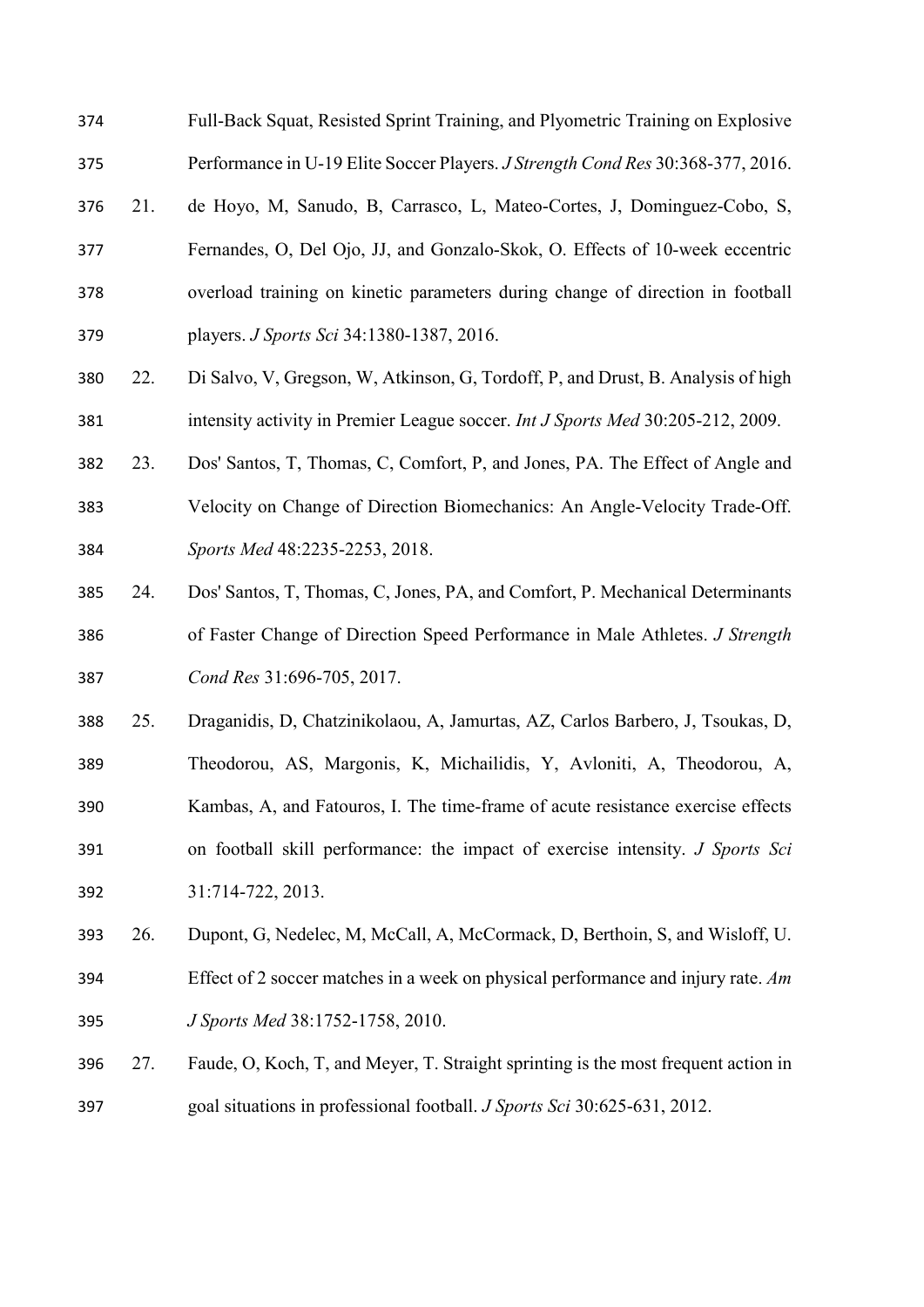- <span id="page-17-0"></span> 28. Faude, O, Roth, R, Di Giovine, D, Zahner, L, and Donath, L. Combined strength and power training in high-level amateur football during the competitive season: a randomised-controlled trial. *J Sports Sci* 31:1460-1467, 2013.
- <span id="page-17-4"></span>29. Franco-Marquez, F, Rodriguez-Rosell, D, Gonzalez-Suarez, JM, Pareja-Blanco,
- F, Mora-Custodio, R, Yanez-Garcia, JM, and Gonzalez-Badillo, JJ. Effects of Combined Resistance Training and Plyometrics on Physical Performance in Young Soccer Players. *Int J Sports Med* 36:906-914, 2015.
- <span id="page-17-2"></span> 30. Gonzalez-Badillo, JJ, Pareja-Blanco, F, Rodriguez-Rosell, D, Abad-Herencia, JL, Del Ojo-Lopez, JJ, and Sanchez-Medina, L. Effects of velocity-based resistance training on young soccer players of different ages. *J Strength Cond Res* 29:1329- 1338, 2015.
- <span id="page-17-1"></span> 31. Hader, K, Palazzi, D, and Buchheit, M. Change of direction speed in soccer: How much braking is enough? *Int J Fund Appl Kinesiol* 47:67-74, 2015.
- <span id="page-17-3"></span> 32. Hammami, M, Gaamouri, N, Shephard, RJ, and Chelly, MS. Effects of Contrast Strength vs. Plyometric Training on Lower Limb Explosive Performance, Ability to Change Direction and Neuromuscular Adaptation in Soccer Players. *J Strength Cond Res*, 33: 2094-2103, 2019.
- 33. Hammami, M, Negra, Y, Billaut, F, Hermassi, S, Shephard, RJ, and Chelly, MS. Effects of Lower-Limb Strength Training on Agility, Repeated Sprinting With Changes of Direction, Leg Peak Power, and Neuromuscular Adaptations of Soccer Players. *J Strength Cond Res* 32:37-47, 2018.
- 34. Hammami, M, Negra, Y, Shephard, RJ, and Chelly, MS. Effects of leg contrast strength training on sprint, agility and repeated change of direction performance in male soccer players. *J Sports Med Phys Fitness* 57:1424-1431, 2017.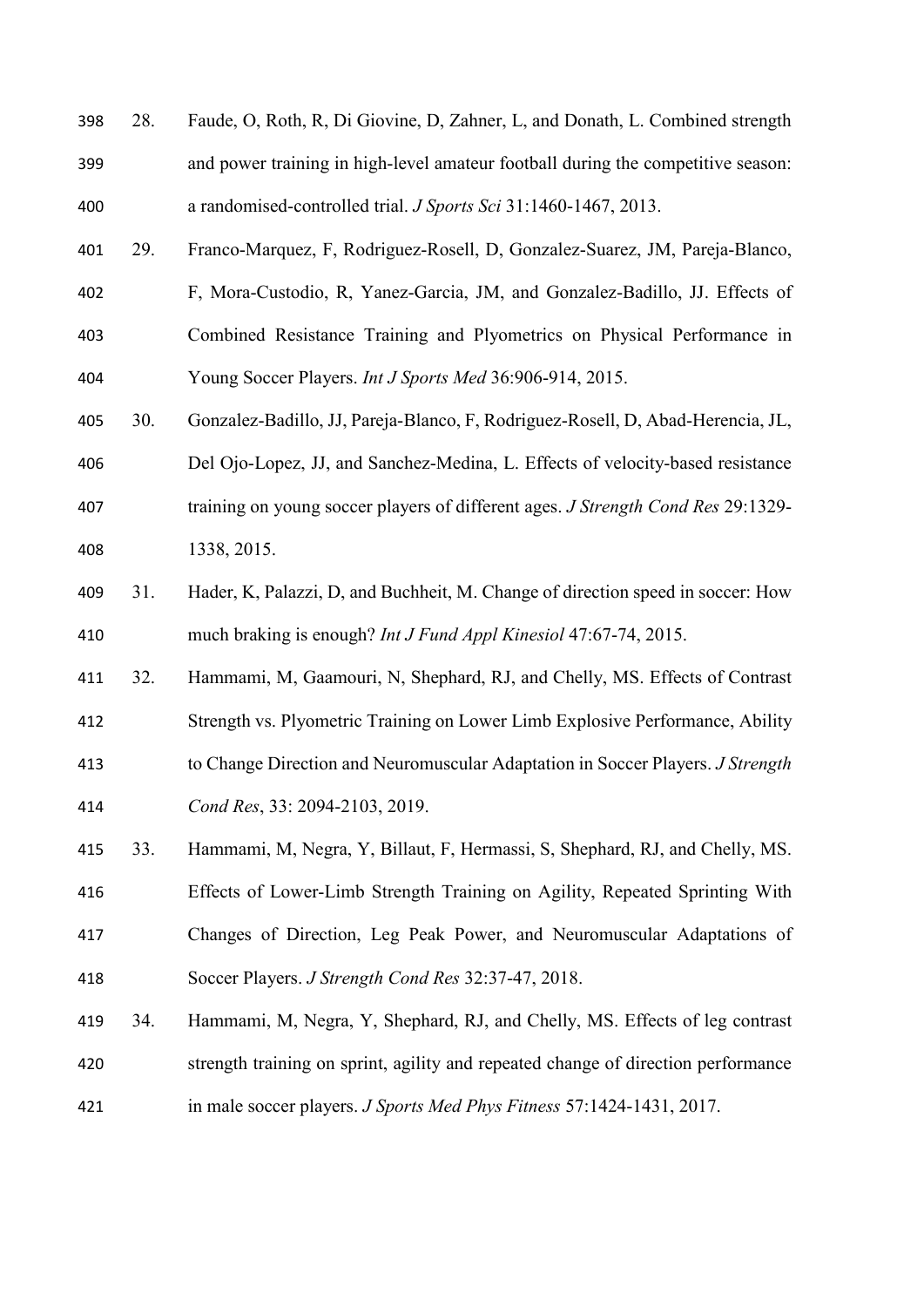<span id="page-18-6"></span><span id="page-18-5"></span><span id="page-18-4"></span><span id="page-18-3"></span><span id="page-18-2"></span><span id="page-18-1"></span><span id="page-18-0"></span>

| 422 | 35. | Havens, KL and Sigward, SM. Whole body mechanics differ among running and                |
|-----|-----|------------------------------------------------------------------------------------------|
| 423 |     | cutting maneuvers in skilled athletes. Gait Posture 42:240-245, 2015.                    |
| 424 | 36. | Jeffreys, I. Movement training for field sports: Soccer. Strength Cond J 30:19-27,       |
| 425 |     | 2008.                                                                                    |
| 426 | 37. | Jeffreys, I. A task-based approach to developing context-specific agility. Strength      |
| 427 |     | Cond J 33:52-59, 2011.                                                                   |
| 428 | 38. | Jeffreys, I, Huggins, S, and Davies, N. Delivering a Gamespeed-focused Speed             |
| 429 |     | and Agility Development Program in an English Premier League Soccer                      |
| 430 |     | Academy. Strength Cond J 40:23-32, 2018.                                                 |
| 431 | 39. | Kawamori, N and Newton, RU. Velocity specificity of resistance training: Actual          |
| 432 |     | movement velocity versus intention to move explosively. Strength Cond J 28:86,           |
| 433 |     | 2006.                                                                                    |
| 434 | 40. | Keiner, M, Sander, A, Wirth, K, and Schmidtbleicher, D. Long-term strength               |
| 435 |     | training effects on change-of-direction sprint performance. J Strength Cond Res          |
| 436 |     |                                                                                          |
|     |     | 28:223-231, 2014.                                                                        |
| 437 | 41. | Kotzamanidis, C, Chatzopoulos, D, Michailidis, C, Papaiakovou, G, and Patikas,           |
| 438 |     | D. The effect of a combined high-intensity strength and speed training program           |
| 439 |     | on the running and jumping ability of soccer players. <i>J Strength Cond Res</i> 19:369- |
| 440 |     | 375, 2005.                                                                               |
| 441 | 42. | Kraska, JM, Ramsey, MW, Haff, GG, Fethke, N, Sands, WA, Stone, ME, and                   |
| 442 |     | Stone, MH. Relationship between strength characteristics and unweighted and              |
| 443 |     | weighted vertical jump height. Int J Sports Physiol Perform 4:461-473, 2009.             |
| 444 | 43. | Loturco, I, Contreras, B, Kobal, R, Fernandes, V, Moura, N, Siqueira, F,                 |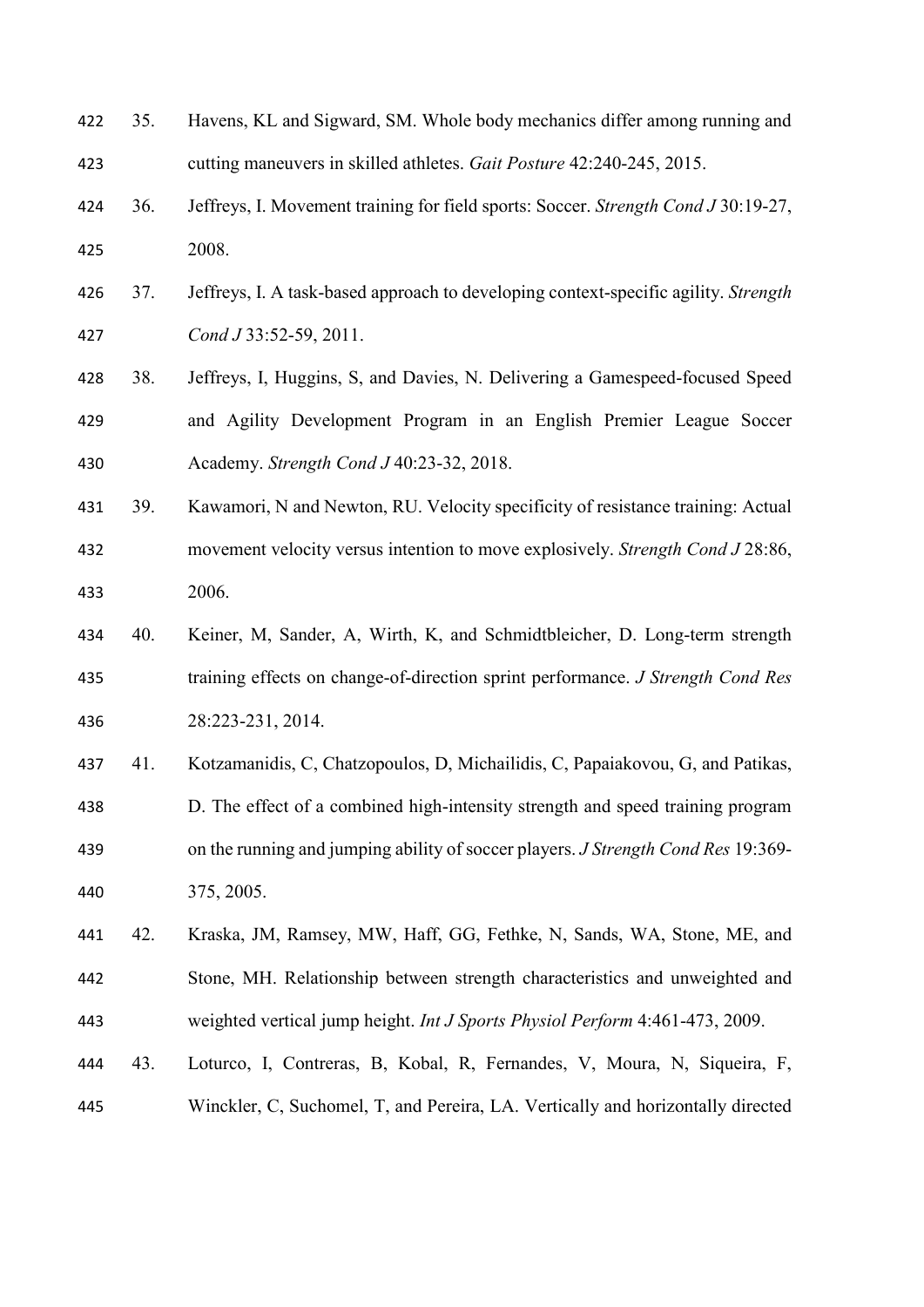- muscle power exercises: relationships with top-level sprint performance. *PLoS One* 13:e0201475, 2018.
- <span id="page-19-4"></span> 44. Loturco, I, Kobal, R, Kitamura, K, Abad, CCC, Faust, B, Almeida, L, and Pereira, LA. Mixed training methods: effects of combining resisted sprints or plyometrics with optimum power loads on sprint and agility performance in professional soccer players. *Front Physiol* 8:1034, 2017.
- <span id="page-19-0"></span> 45. Loturco, I, Kobal, R, Maldonado, T, Piazzi, AF, Bottino, A, Kitamura, K, Abad, CCC, Pereira, LA, and Nakamura, FY. Jump squat is more related to sprinting and jumping abilities than Olympic push press. *Int J Sports Med* 38:604-612, 2017.
- <span id="page-19-5"></span> 46. Loturco, I, Nakamura, FY, Kobal, R, Gil, S, Cal Abad, CC, Cuniyochi, R, Pereira, LA, and Roschel, H. Training for power and speed: effects of increasing or decreasing jump squat velocity in elite young soccer players. *J Strength Cond Res* 29:2771-2779, 2015.
- <span id="page-19-1"></span> 47. Loturco, I, Nakamura, FY, Kobal, R, Gil, S, Pivetti, B, Pereira, LA, and Roschel, H. Traditional periodization versus optimum training load applied to soccer players: effects on neuromuscular abilities. *Int J Sports Med* 37:1051-1059, 2016.
- <span id="page-19-3"></span> 48. Loturco, I, Nakamura, FY, Tricoli, V, Kobal, R, Abad, CC, Kitamura, K, Ugrinowitsch, C, Gil, S, Pereira, LA, and Gonzales-Badillo, JJ. Determining the optimum power load in jump squats using the mean propulsive velocity. *PLoS One* 10:e0140102, 2015.
- <span id="page-19-2"></span> 49. Loturco, I, Nimphius, S, Kobal, R, Bottino, A, Zanetti, V, Pereira, LA, and Jeffreys, I. Change-of direction deficit in elite young soccer players. *German J Exerc Sport Res* 48:228-234, 2018.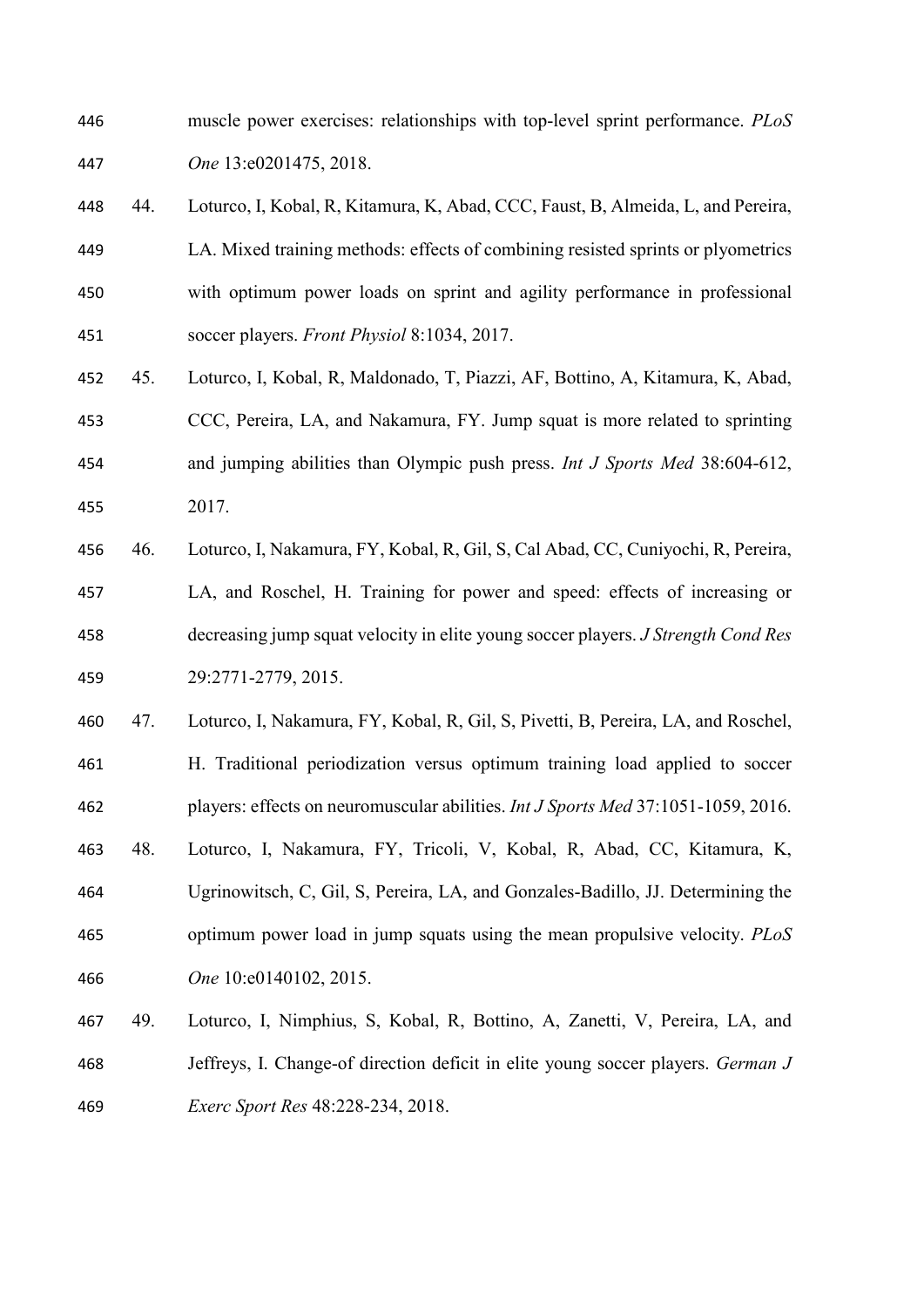- <span id="page-20-6"></span> 50. Loturco, I, Pereira, LA, Kobal, R, Maldonado, T, Piazzi, AF, Bottino, A, Kitamura, K, Cal Abad, CC, Arruda, M, and Nakamura, FY. Improving sprint performance in soccer: effectiveness of jump squat and Olympic push press exercises. *PLoS One* 11:e0153958, 2016.
- <span id="page-20-0"></span> 51. Loturco, I, Pereira, LA, Kobal, R, Zanetti, V, Gil, S, Kitamura, K, Abad, CC, and Nakamura, FY. Half-squat or jump squat training under optimum power load conditions to counteract power and speed decrements in Brazilian elite soccer players during the preseason. *J Sports Sci* 33:1283-1292, 2015.
- <span id="page-20-1"></span> 52. Loturco, I, Pereira, LA, Kobal, R, Zanetti, V, Kitamura, K, Abad, CC, and Nakamura, FY. Transference effect of vertical and horizontal plyometrics on sprint performance of high-level U-20 soccer players. *J Sports Sci* 33:2182-2191, 2015.
- <span id="page-20-4"></span> 53. Loturco, I, Ugrinowitsch, C, Roschel, H, Tricoli, V, and Gonzalez-Badillo, JJ. Training at the optimum power zone produces similar performance improvements to traditional strength training. *J Sports Sci Med* 12:109-115, 2013.
- <span id="page-20-2"></span> 54. Loturco, I, Ugrinowitsch, C, Tricoli, V, Pivetti, B, and Roschel, H. Different loading schemes in power training during the preseason promote similar performance improvements in Brazilian elite soccer players. *J Strength Cond Res* 27:1791-1797, 2013.
- <span id="page-20-3"></span> 55. Marian, V, Katarina, L, David, O, Matus, K, and Simon, W. Improved Maximum Strength, Vertical Jump and Sprint Performance after 8 Weeks of Jump Squat Training with Individualized Loads. *J Sports Sci Med* 15:492-500, 2016.
- <span id="page-20-5"></span> 56. McBride, JM, Triplett-McBride, T, Davie, A, and Newton, RU. The effect of heavy- vs. light-load jump squats on the development of strength, power, and speed. *J Strength Cond Res* 16:75-82, 2002.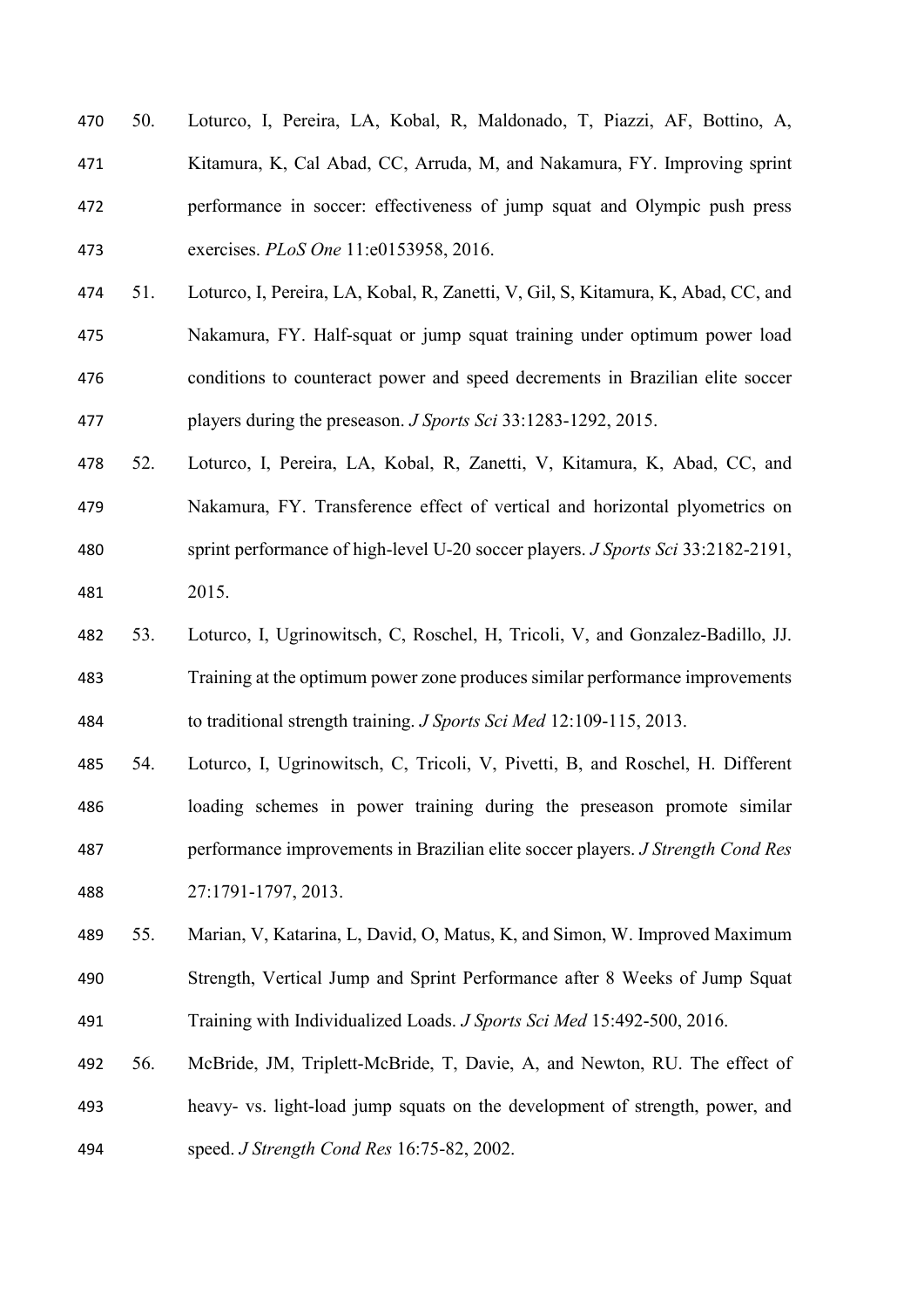- <span id="page-21-2"></span> 57. Morin, JB, Bourdin, M, Edouard, P, Peyrot, N, Samozino, P, and Lacour, JR. Mechanical determinants of 100-m sprint running performance. *Eur J Appl Physiol* 112:3921-3930, 2012.
- <span id="page-21-3"></span> 58. Morin, JB, Edouard, P, and Samozino, P. Technical ability of force application as a determinant factor of sprint performance. *Med Sci Sports Exerc* 43:1680-1688, 2011.
- <span id="page-21-4"></span> 59. Murray, NB, Gabbett, TJ, and Townshend, AD. The Use of Relative Speed Zones in Australian Football: Are We Really Measuring What We Think We Are? *Int J Sports Physiol Perform* 13:442-451, 2018.
- <span id="page-21-0"></span> 60. Nedelec, M, McCall, A, Carling, C, Legall, F, Berthoin, S, and Dupont, G. The influence of soccer playing actions on the recovery kinetics after a soccer match. *J Strength Cond Res* 28:1517-1523, 2014.
- <span id="page-21-5"></span> 61. Nedergaard, NJ, Kersting, U, and Lake, M. Using accelerometry to quantify deceleration during a high-intensity soccer turning manoeuvre. *J Sports Sci* 32:1897-1905, 2014.
- <span id="page-21-6"></span> 62. Negra, Y, Chaabene, H, Hammami, M, Hachana, Y, and Granacher, U. Effects of High-Velocity Resistance Training on Athletic Performance in Prepuberal Male Soccer Athletes. *J Strength Cond Res* 30:3290-3297, 2016.
- <span id="page-21-7"></span> 63. Newton, RU and Kraemer, WJ. Developing explosive muscular power: Implications for a mixed methods training strategy. *Strength Cond J* 16:20-31, 1994.
- <span id="page-21-1"></span> 64. Newton, RU, Kraemer, WJ, and Häkkinen, K. Effects of ballistic training on preseason preparation of elite volleyball players. *Med Sci Sports Exerc* 31:323- 330, 1999.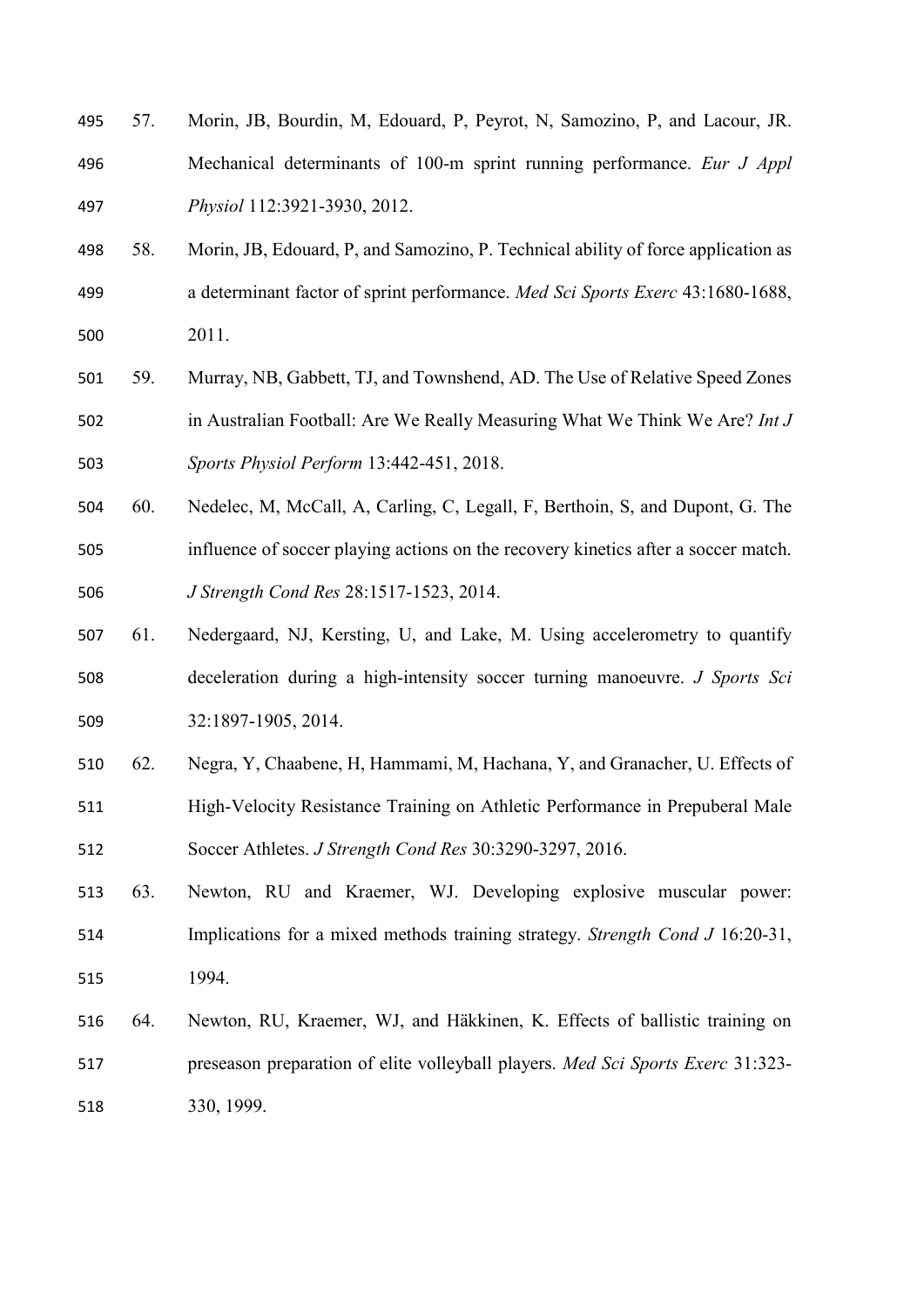<span id="page-22-7"></span><span id="page-22-6"></span><span id="page-22-5"></span><span id="page-22-4"></span><span id="page-22-3"></span><span id="page-22-2"></span><span id="page-22-1"></span><span id="page-22-0"></span> 65. Nilsson, J and Thorstensson, A. Ground reaction forces at different speeds of human walking and running. *Acta Physiol Scand* 136:217-227, 1989. 66. Nimphius, S, Callaghan, SJ, Bezodis, NE, and Lockie, RG. Change of Direction and Agility Tests: Challenging Our Current Measures of Performance. *Strength Cond J* 40:26-38, 2018. 67. Otero-Esquina, C, de Hoyo Lora, M, Gonzalo-Skok, O, Dominguez-Cobo, S, and Sanchez, H. Is strength-training frequency a key factor to develop performance adaptations in young elite soccer players? *Eur J Sport Sci* 17:1241-1251, 2017. 68. Pareja-Blanco, F, Sanchez-Medina, L, Suarez-Arrones, L, and Gonzalez-Badillo, JJ. Effects of Velocity Loss During Resistance Training on Performance in Professional Soccer Players. *Int J Sports Physiol Perform* 12:512-519, 2017. 69. Reeves, RK, Laskowski, ER, and Smith, J. Weight training injuries: part 2: diagnosing and managing chronic conditions. *Phys Sportsmed* 26:54-73, 1998. 70. Requena, B, Garcia, I, Requena, F, de Villarreal, ES, and Cronin, JB. Relationship between traditional and ballistic squat exercise with vertical jumping and maximal sprinting. *J Strength Cond Res* 25:2193-2204, 2011. 71. Requena, B, Gonzalez-Badillo, JJ, de Villareal, ES, Ereline, J, Garcia, I, Gapeyeva, H, and Paasuke, M. Functional performance, maximal strength, and power characteristics in isometric and dynamic actions of lower extremities in soccer players. *J Strength Cond Res* 23:1391-1401, 2009. 72. Rodriguez-Rosell, D, Mora-Custodio, R, Franco-Marquez, F, Yanez-Garcia, JM, and Gonzalez-Badillo, JJ. Traditional vs. Sport-Specific Vertical Jump Tests: Reliability, Validity, and Relationship With the Legs Strength and Sprint Performance in Adult and Teen Soccer and Basketball Players. *J Strength Cond Res* 31:196-206, 2017.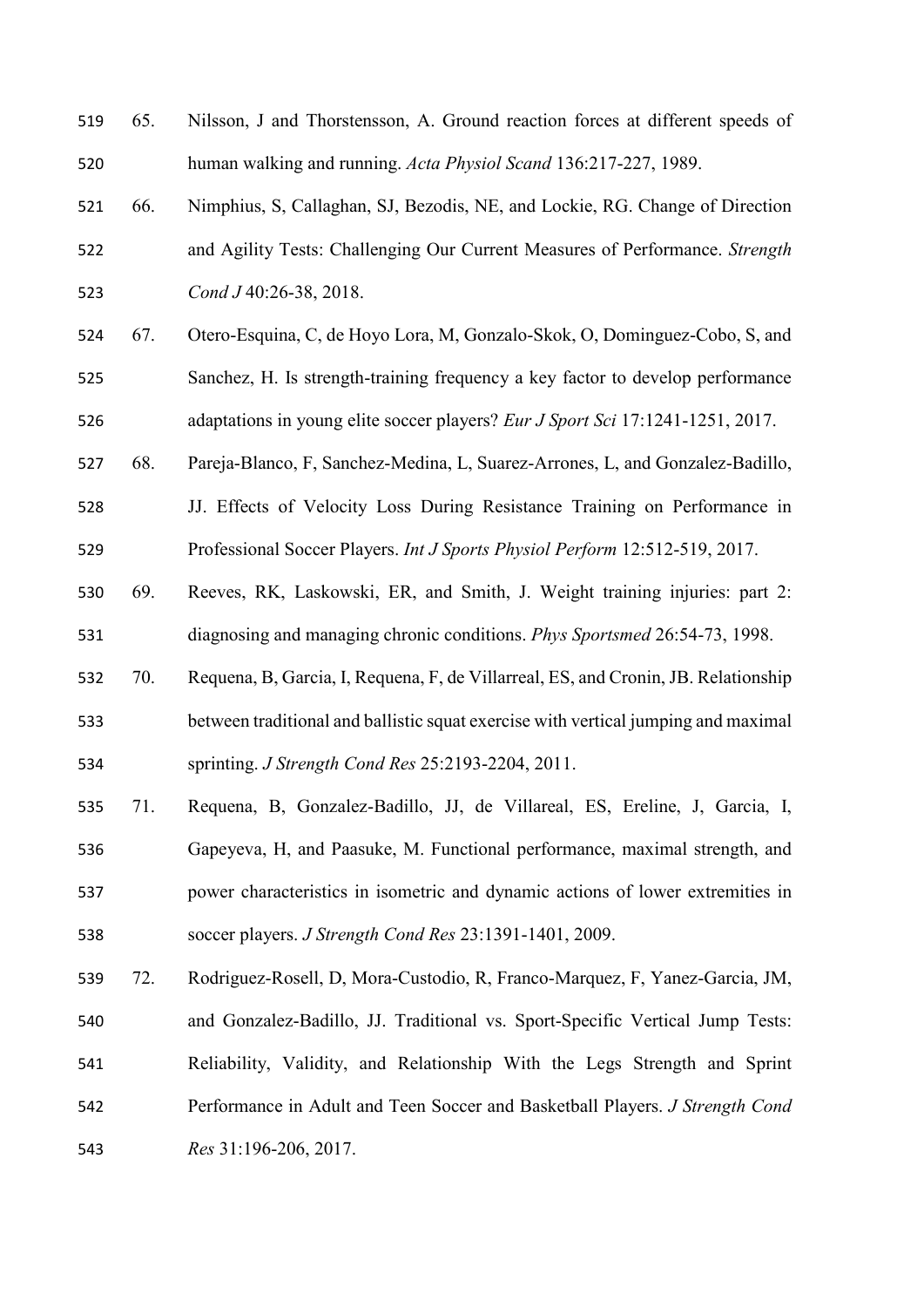- <span id="page-23-4"></span> 73. Rodriguez-Rosell, D, Torres-Torrelo, J, Franco-Marquez, F, Gonzalez-Suarez, JM, and Gonzalez-Badillo, JJ. Effects of light-load maximal lifting velocity weight training vs. combined weight training and plyometrics on sprint, vertical jump and strength performance in adult soccer players. *J Sci Med Sport* 20:695- 699, 2017.
- <span id="page-23-5"></span> 74. Ronnestad, BR, Kvamme, NH, Sunde, A, and Raastad, T. Short-term effects of strength and plyometric training on sprint and jump performance in professional soccer players. *J Strength Cond Res* 22:773-780, 2008.
- <span id="page-23-6"></span> 75. Ronnestad, BR, Nymark, BS, and Raastad, T. Effects of in-season strength maintenance training frequency in professional soccer players. *J Strength Cond Res* 25:2653-2660, 2011.
- <span id="page-23-0"></span> 76. Santiago, C, Gonzalez-Freire, M, Serratosa, L, Morate, FJ, Meyer, T, Gomez- Gallego, F, and Lucia, A. ACTN3 genotype in professional soccer players. *Br J Sports Med* 42:71-73, 2008.
- <span id="page-23-3"></span> 77. Schreurs, MJ, Benjaminse, A, and Lemmink, K. Sharper angle, higher risk? The effect of cutting angle on knee mechanics in invasion sport athletes. *J Biomech* 63:144-150, 2017.
- <span id="page-23-7"></span> 78. Seitz, LB, Reyes, A, Tran, TT, Saez de Villarreal, E, and Haff, GG. Increases in lower-body strength transfer positively to sprint performance: a systematic review with meta-analysis. *Sports Med* 44:1693-1702, 2014.
- <span id="page-23-1"></span> 79. Sheppard, JM and Young, WB. Agility literature review: classifications, training and testing. *J Sports Sci* 24:919-932, 2006.
- <span id="page-23-2"></span> 80. Silva, JR, Nassis, GP, and Rebelo, A. Strength training in soccer with a specific focus on highly trained players. *Sports Med - Open* 2:1-27, 2015.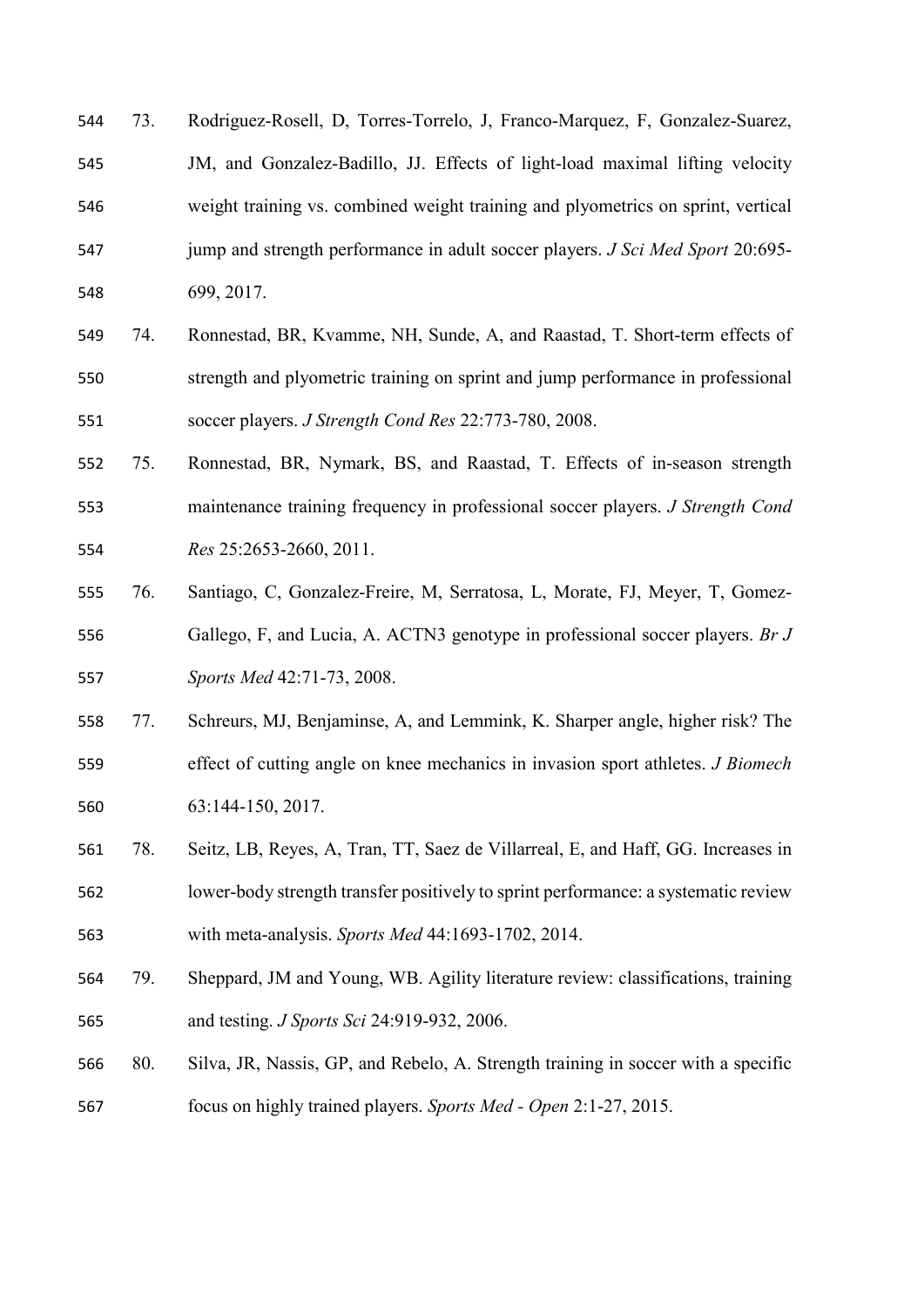<span id="page-24-5"></span>

| 568 | 81. | Spineti, J, Figueiredo, T, Bastos, VDO, Assis, M, Fernandes, LDO, Miranda, H,   |
|-----|-----|---------------------------------------------------------------------------------|
| 569 |     | Machado de Ribeiro Reis, VM, and Simão, R. Comparison between traditional       |
| 570 |     | strength training and complex contrast training on repeated sprint ability and  |
| 571 |     | muscle architecture in elite soccer players. J Sports Med Phys Fitness 56:1269- |
| 572 |     | 1278, 2016.                                                                     |

- <span id="page-24-7"></span> 82. Stolen, T, Chamari, K, Castagna, C, and Wisloff, U. Physiology of soccer: an update. *Sports Med* 35:501-536, 2005.
- <span id="page-24-6"></span> 83. Styles, WJ, Matthews, MJ, and Comfort, P. Effects of Strength Training on Squat and Sprint Performance in Soccer Players. *J Strength Cond Res* 30:1534-1539, 2016.
- <span id="page-24-2"></span> 84. Vescovi, JD. Impact of maximum speed on sprint performance during high-level youth female field hockey matches: female athletes in motion (FAiM) study. *Int J Sports Physiol Perform* 9:621-626, 2014.
- <span id="page-24-1"></span> 85. Weyand, PG, Sternlight, DB, Bellizzi, MJ, and Wright, S. Faster top running speeds are achieved with greater ground forces not more rapid leg movements. *J Appl Physiol* 89:1991-1999, 2000.
- <span id="page-24-4"></span> 86. Wilson, GJ, Murphy, AJ, and Walshe, A. The specificity of strength training: the effect of posture. *Eur J Appl Physiol Occup Physiol* 73:346-352, 1996.
- <span id="page-24-0"></span> 87. Wisloff, U, Castagna, C, Helgerud, J, Jones, R, and Hoff, J. Strong correlation of maximal squat strength with sprint performance and vertical jump height in elite soccer players. *Br J Sports Med* 38:285-288, 2004.
- <span id="page-24-3"></span> 88. Young, WB, Dawson, B, and Henry, G. Agility and change-of-direction speed are independent skills: Implications for training for agility in invasion sports. *Int J Sports Sci Coaching* 10:159-169, 2015.